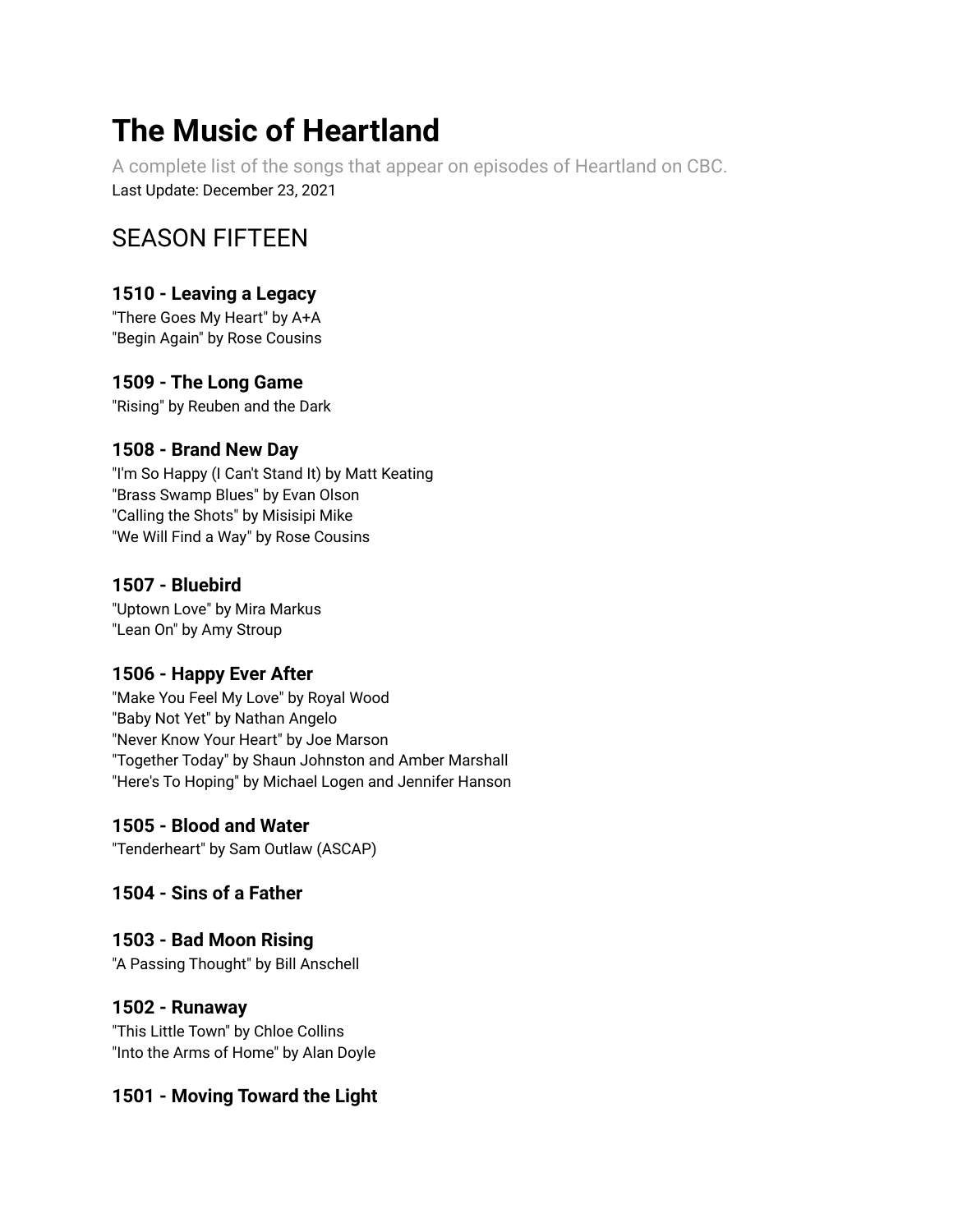"Find my Way" by Chance Peña x VANYO

## SEASON FOURTEEN

**1410 - Staying the Course** "Girl" by SYML

**1409 - Find Me in the Dark**

"Already Home" by Michael Logen

## **1408 - Changing Gears**

"City of Blues" by Cree Rider Family Band "All That You Got" by Cree Rider Family Band "Call to Arms" by Evan Olson

#### **1407 - Courage**

"The Way That I What to Be" by Cree Rider Family Band "The Times They Are A-Changin'" by Fort Nowhere

#### **1406 - The New Normal**

"Second Thought" by Bill Anschell "Something Better Coming" by Aardwolves

**1405 - Outsiders** "Not Alone" by Aardwolves

**1404 - Through the Smoke 1403 - Making Amends**

**1402 - The Last Goodbye**

"Ready For the Fall" by Six Corners "Quitting You" by Arkells

## **1401 - Keep Me In Your Heart**

"Forever More" by Crystal Plamondon "All We Have" by 100 Mile House

## SEASON THIRTEEN

## **1310 - The Passing of the Torch**

"Call to Arms" by Evan Olson "I'm Boring" by Jacob John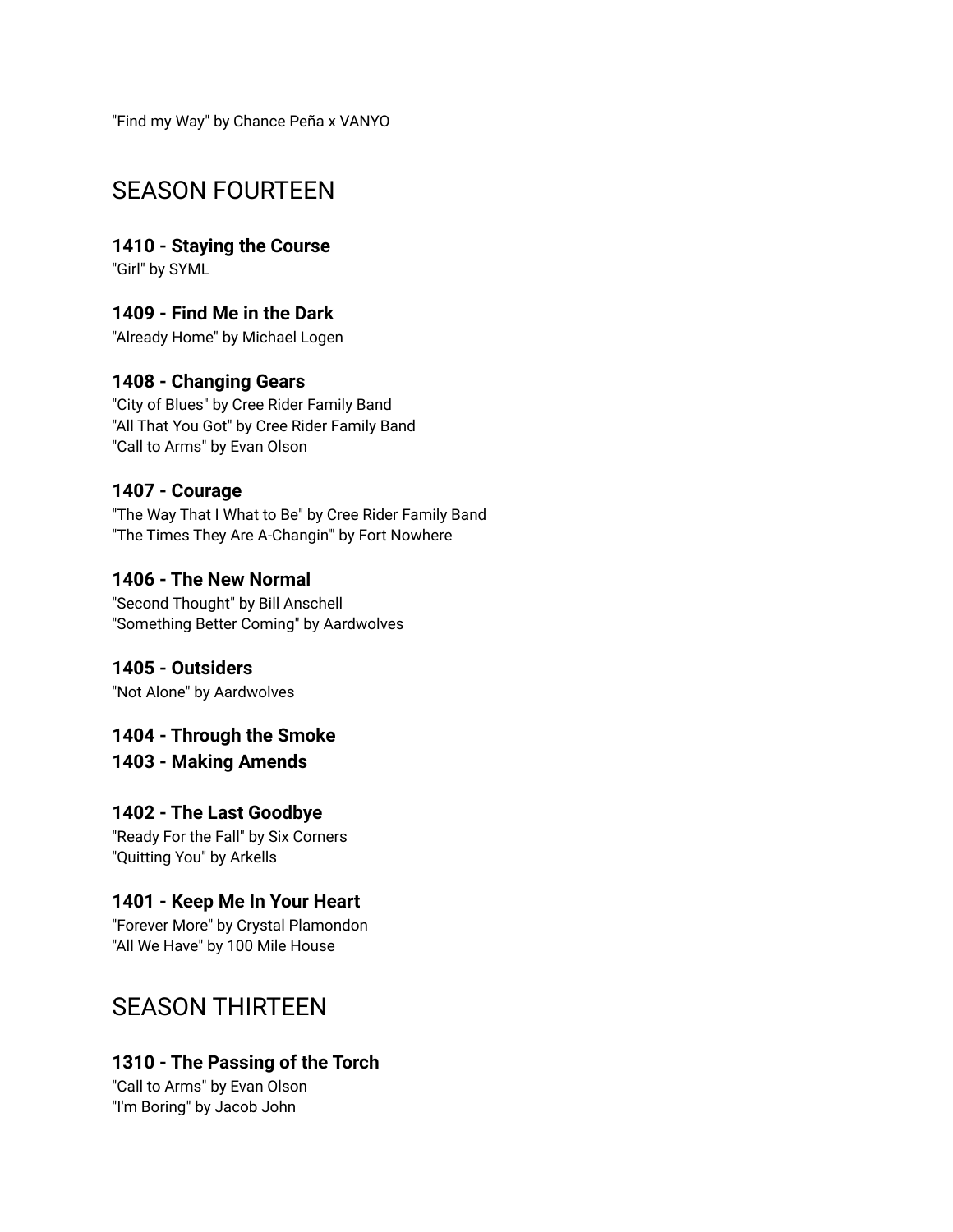"I'll Be There For You" by Philip Larue

### **1309 - Fight or Flight**

"The One I Need" by Amy Stroup "Another Lie" by Jacob John

#### **1308 - Legacy**

"Long Wet Day" by Sunday Jones "Without" by Sunday Jones "Lean on Somebody" by Caution Cat "Frank, AB" by The Rural Alberta Advantage

#### **1307 - The Art of Trust**

"Moment (acoustic)" by Roses & Revolutions

## **1306 - A Time To Remember**

"This Little Town" by Chloe Collins "There Goes My Heart" by Aplusa "Never Enough" by Jayme Davis

#### **1305 - Fairytale**

"Get Found" by The Heart Of

#### **1304 - The Eye of the Storm**

"Family Name" by Peter Bradley Adams "Child Be Still" by Joe Marson "Adrift" by Bob Hillman

#### **1303 - Rearview Mirror**

#### **1302 - Wild One**

"I'm in Love with You" by Bob Hillman "The Great Escape" by Amelia Curran "Home is Where You Are" by Michael Logen

#### **1301 - Snakes and Ladders**

"My Heart Knows Where to go" by Mikey Wax

## SEASON TWELVE

#### **1211 - Room To Grow**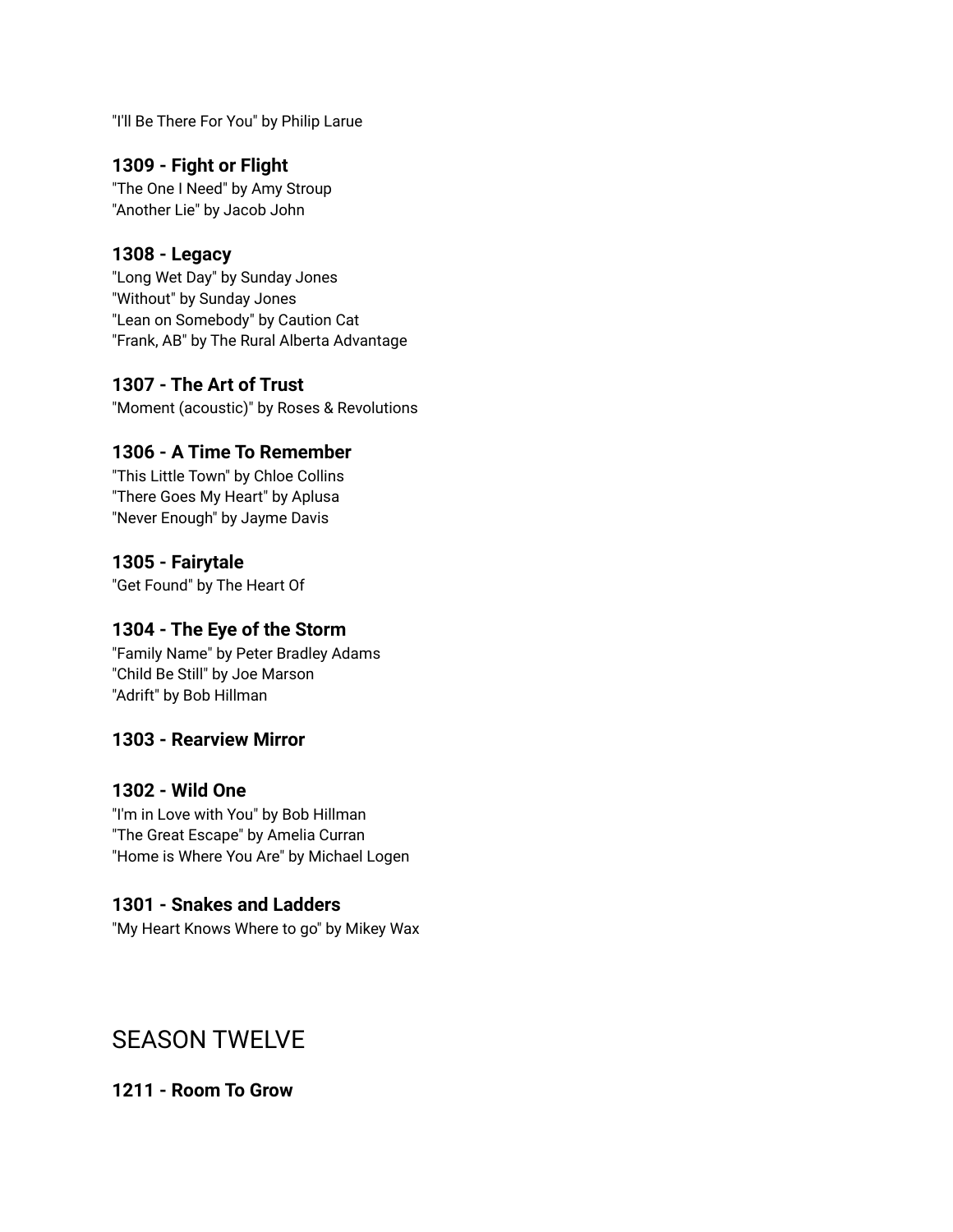"Sixth And Main" by KAT + JAMES "Book Of Us" by Michael Logan

#### **1210 - All Hearts Lead Home**

"Second Chances" by Shaun Johnston

#### **1209 - Long Road Back**

"So You Can" by Brian McKenna and Joseph Katsaros "I'd Do It All Over" by Chloe Collins "Home" by Joshua Hyslop

#### **1208 - Stress Fractures**

"Long Way Out" by Royal Wood

#### **1207 - Running Scared**

"Old Friends" by Evan Olson "Kentucky Wind" by Cree Rider "Hot Rod Roadeo" by The Go-Getters "Runs & Winds" by Joshua Hyslop

#### **1206 - Diamond In The Rough**

"The Road To Happiness" by El Camino "Jump Into The Fire" by Michael Logan

#### **1205 - Change of Heart**

"Full On Storm" by Chloe Collins "Like I Do" by Natalie Poole "Made It Home" by AHI

#### **1204 - Risk And Reward**

"Lost In The Sun" by Joe Marson "Echoes" by Colonies "Moment is Gone" by Cree Rider Family Band "Stronger Than Longing" by Kat + James "My Luck Stays The Same" by Joe Marson "Kind of Boy" by Chloe Collins "For The Dreamers" by Michael Logen

#### **1203 - Just Breathe**

"Ong Namo" by Snatam Kaur "Road To Happiness" by Natalie Poole "Ra Ma Da Sa" by Snatam Kaur "All my life" by Tyler Thompson

#### **1202 - Hearts Run Free**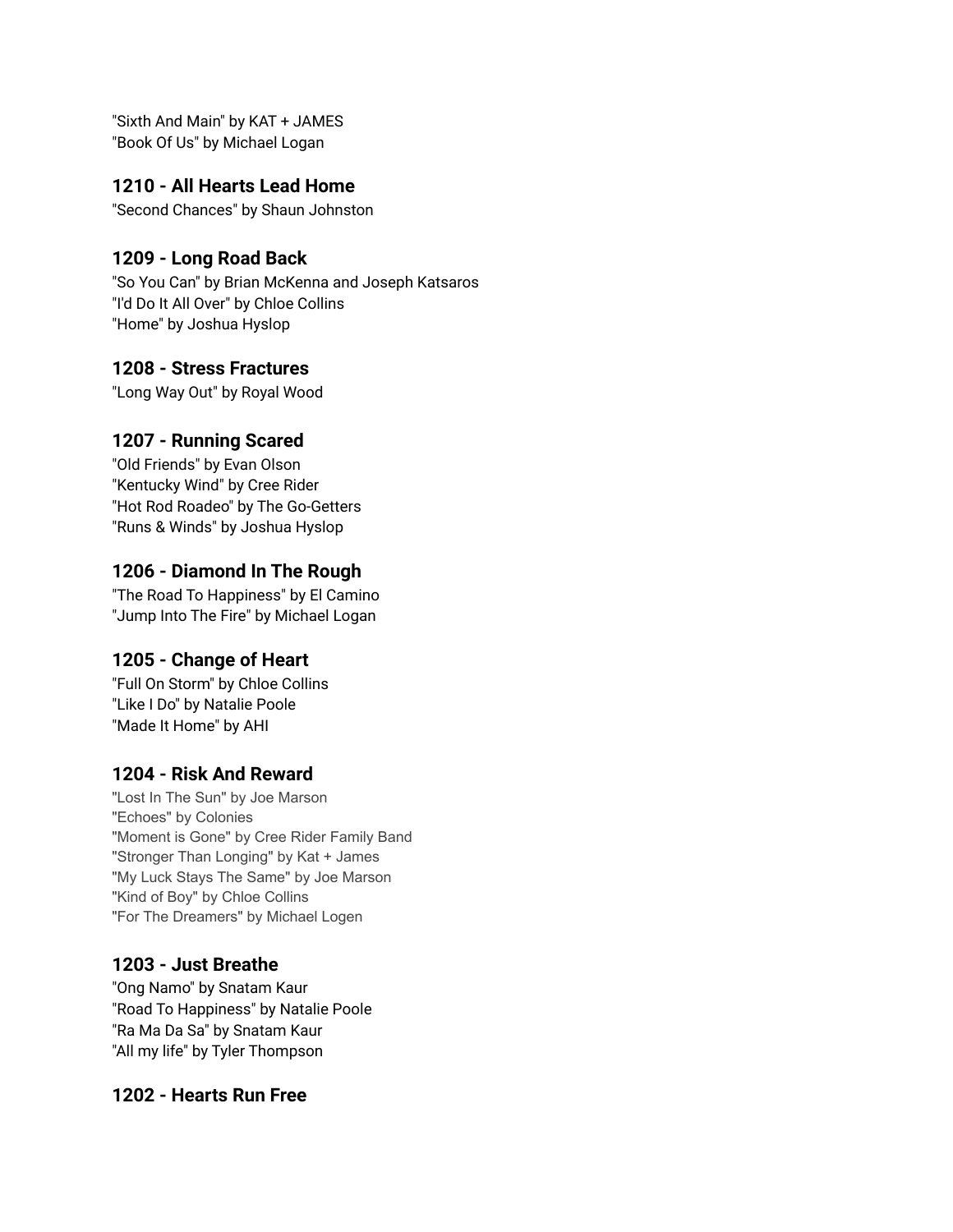"Game Called Love" by Evan Olson "Here With Me" by Joe Marson "Remember" by Joey Landreth

#### **1201 - Dare To Dream**

"On My Way" by Distant Cousins "The Poppy Field" by Piotr Moss, Courtesy of APM Music "Game Called Love" by Evan Olson "Here We Go" by Wild

## SEASON ELEVEN

#### **1116 - A Place to Call Home**

"Here" by Michael Logen

#### **1115 - Strength of Bonds**

"Big Sky" by Bill Anschell "The Moments" by Phillip LaRue

#### **1114 - Past Imperfect**

"When I Look Back" by In The City

#### **1113 - Reunion**

"Jukebox Hero" by Cree Rider Family Band "Ready To Go" by Natalie Poole "Do What It Takes" by Chloe Collins "Where The Light Comes In" by Brant

#### **1112 - Out Of The Shadow**

"Spring Time Promises" by James Bianco and Kathleen Devlin "Just About Now" by Matt Keating "Little Things" by Inland Sky

#### **1111 - Somewhere In Between**

"Call Me Again" by Evan Olson "Grace" by Rose Cousins

#### **1110 - A Fine Balance**

"Courage Is Found" by Ahi

#### **1109 - Challenges**

"Nations Son" by Evan Olson "Stronger Than Longing" by Kat + James "Shadow In The Road" by Sam Weber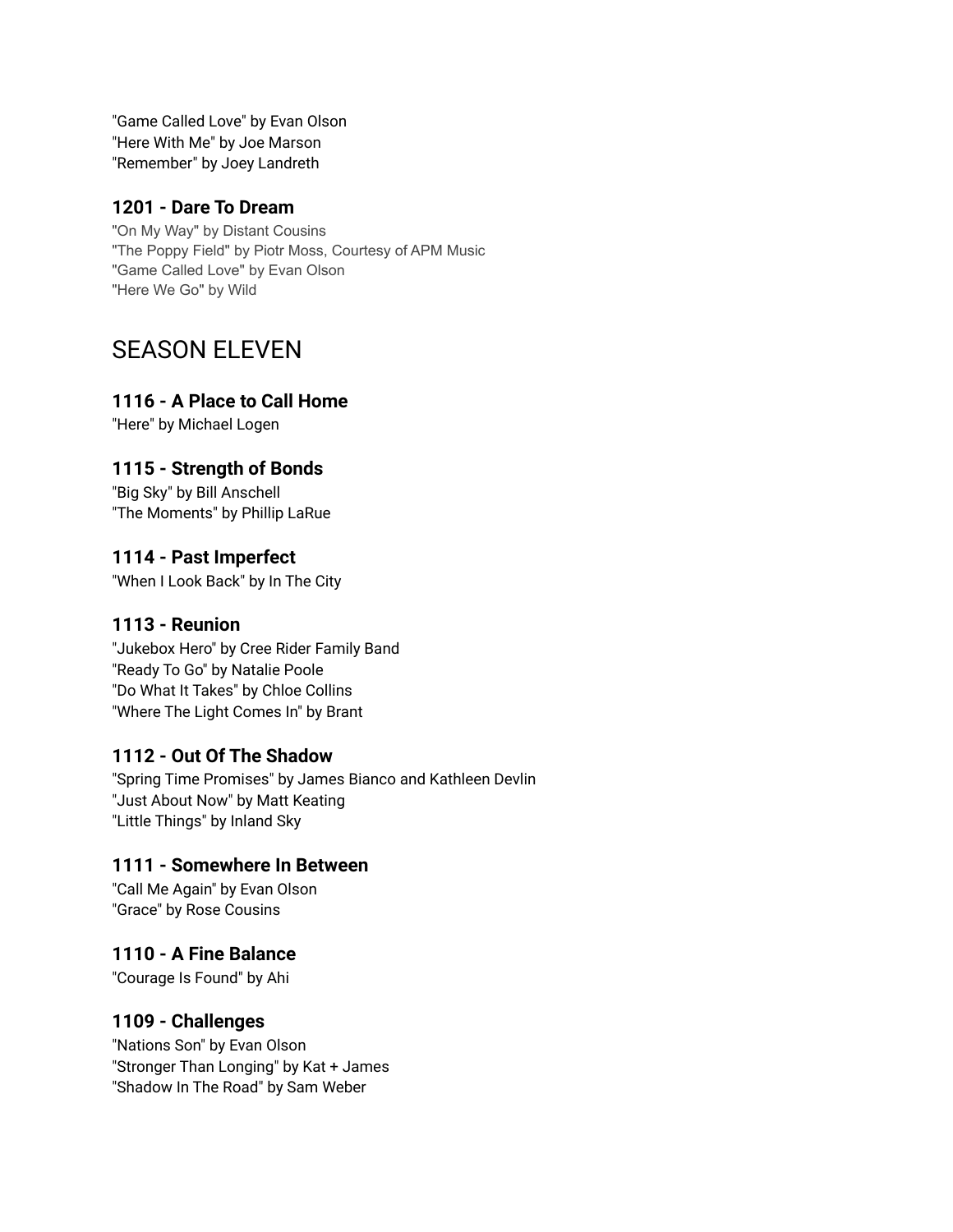#### **1108 - Truth Be Told**

"Straight For The Sun" by Map of Wyoming "Back And Forth" by Sim Redmond Band "Hazy Sunshine" by Dennis Ellsworth

#### **1107 - Our Sons And Daughters**

"I Like You" by Dempsey Bryk "Portrait" by Evan Olson "Blue Heart" by Maya Solovey "Everybody Feels It" by Distant Cousins "Believe (See It In You)" by Amy Stroup

#### **1106 - Strange Bedfellows**

'The Subject Came Up" by Chris Erikson "Sixth and Main" by Kat + James "Little Match Girl" by Danny Pearson "Living on Borrowed Time" by Scott Hall "If You're Gonna Cheat Me" by Cree Rider "A Love Like Ours" by Ashley Jane and Timon Wientze

#### **1105 - Measuring Up**

"When I Get There" by Cheryl Rider "Timbuktu" by Cree Rider "Number Two" by Misisipi Mike "This Town" by Niall Horan

#### **1104 - How To Say Goodbye**

"Paper Glass and Cherry Cup" by Cree Rider "Til the Goin' Gets Gone" by Lindi Ortega

#### **1103 - Decision Time**

"Sweet Enola" by Cree Rider "Right Here, Right Now" by Cree Rider "Take Me Home" by The Ennis Sisters

#### **1102 - Highs And Lows**

"Through the Fire" by Sion Russel-Jones

#### **1101 - Baby On Board**

"Modern Woman" by Matthew Barber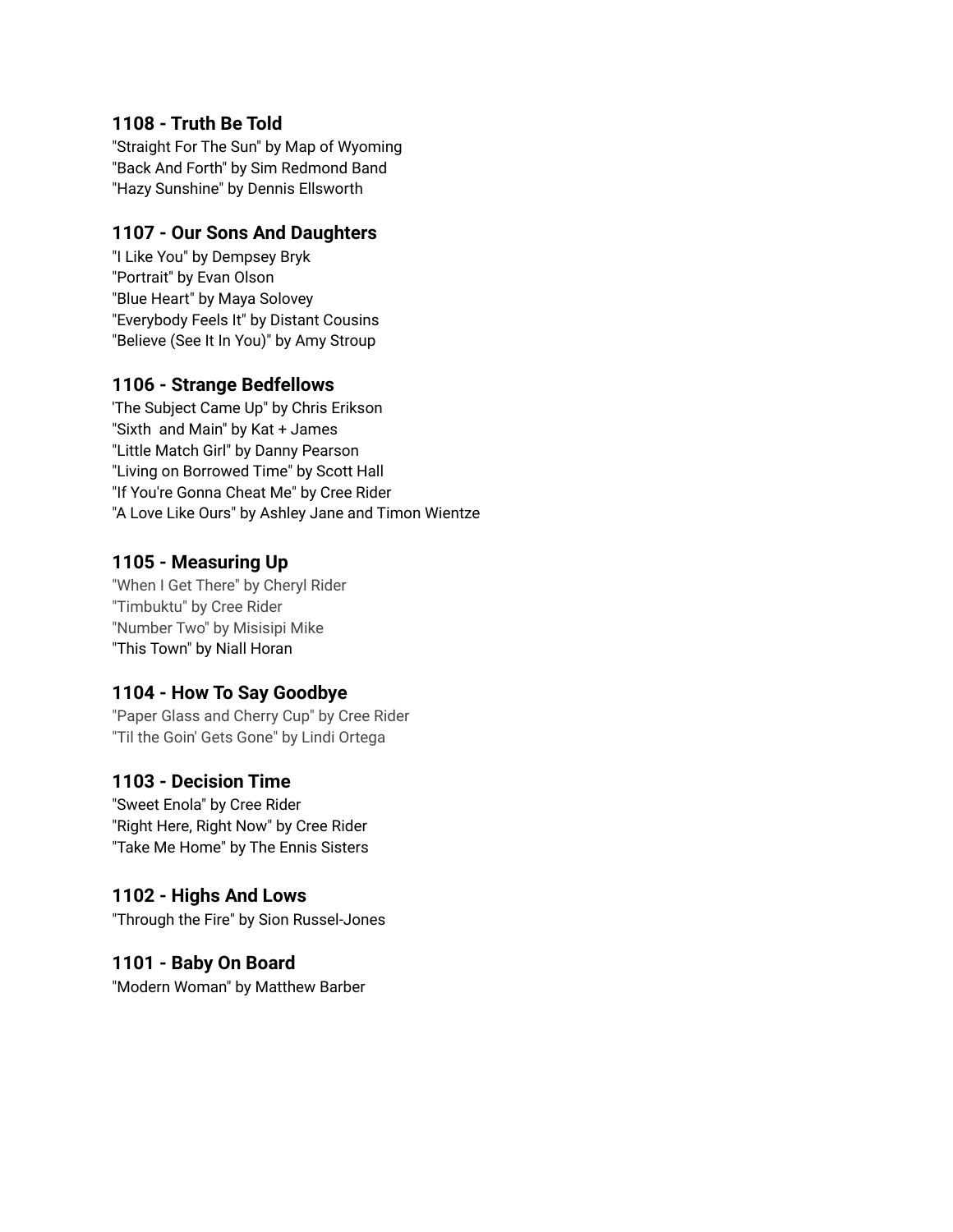## SEASON TEN

### **1018 - Greater Expectations**

"How Long Will I Love You" by Ellie Goulding

#### **1017 - Dreamer**

"A World Between Us" by Royal Wood

## **1016 - A Long Shot**

"Fall To Pieces" by Hilary Grist

#### **1015 - Forest For The Trees**

"I Still Hang Around Nowadays" by Misisipi Mike "Tell Me Is It Right" by Misisipi Mike "Changes" by A+A "Call Me" by Robyn Dell'Unto "The Only Thing I Want" (Acoustic version) by Matthew Perryman Jones

#### **1014 - Written in the Stars**

"There Goes My Heart" by A+A "One True Love" by Matthew Barber and Jill Barber

#### **1013 - Home Sweet Home**

"Poor St. John" by Joe Marson "Somebody New" by Misisipi Mike "Better Days Will Come Again" by Matt Keating "Information" by Bar 61 "Something in Spanish" by Rod Picott "Carry You" by Phillip LaRue and Dan Fernandez

## **1012 - Sound of Silence**

"Love Left In Me" by Joe Marson "The Tree" by Bar 61 "We Sang Along" by Map of Wyoming "Can You Hear Me Now" by Danny Pearson "The Sweeter the Dawn" by Matthew Barber & Jill Barber

#### **1011 - Change of Course**

"Everything Ends in the End" by Chris Erikson "Yesterday" by Map of Wyoming "Last Two Standing" by Dave Sampson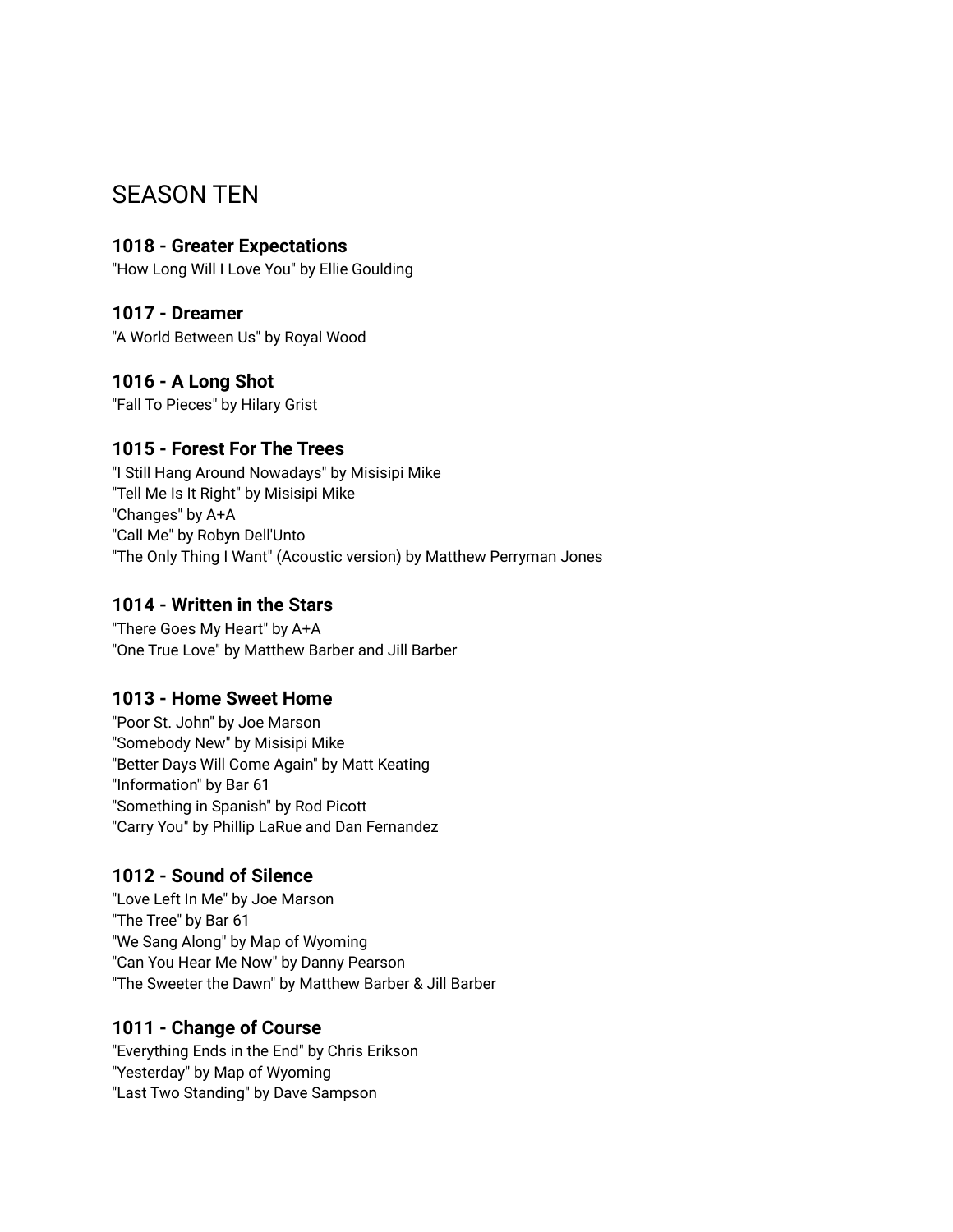#### **1010 - Together and Apart**

"All For Something" by PJ Pacifico

#### **1008 - Here and Now**

"Heal my Soul" by Adam Bernstein "I Still Hang Around Nowadays" by Misisipi Mike "Guilty" by Chris Erikson "On The Way Down" by Chris Erikson "Princes and Kings" by The Shake "For All I Can See" by Map of Wyoming "Drive" by Greg Drummond "Second Chances" by Gregory Alan Isakov

#### **1007 - Riding Shotgun**

"Sweet Love" by Phillip Larue

#### **1006 - The Green-Eyed Monster**

"Miss Cooper" by Cree Rider "827 Oak Hill Lane" by Misisipi Mike "Medicine" by Havelin "Heart In Two" by Reuben and the Dark

#### **1005 - Something to Prove**

"Alright Alright" by Havelin "How Long" by Map of Wyoming "I'll Be Your Home" by Phillip Larue

#### **1004 - New Horizons**

"Black Bag Blues" by Johnny Childs "And The Lightning, He Will Ride" by Joe Marson "Hand Me Down" by Rod Picott "Hazel Eyes" by Misisipi Mike "Life Goes On" by Dolly Spartans "Sing You Home" by Ennis

#### **1003 - New Kid in Town**

"The Only One" by Jacob John "Hard to Find" by Map of Wyoming "Another Heart You'll Never Own" by Bobby Lynn "Hey Las Vegas" by Big Bad Johns "Paper Glass And Cherry Cup" by Cree Rider "If You're Gonna Cheat Me" by Cree Rider

#### **1002 - You Just Know**

"Still" by Maya Solovey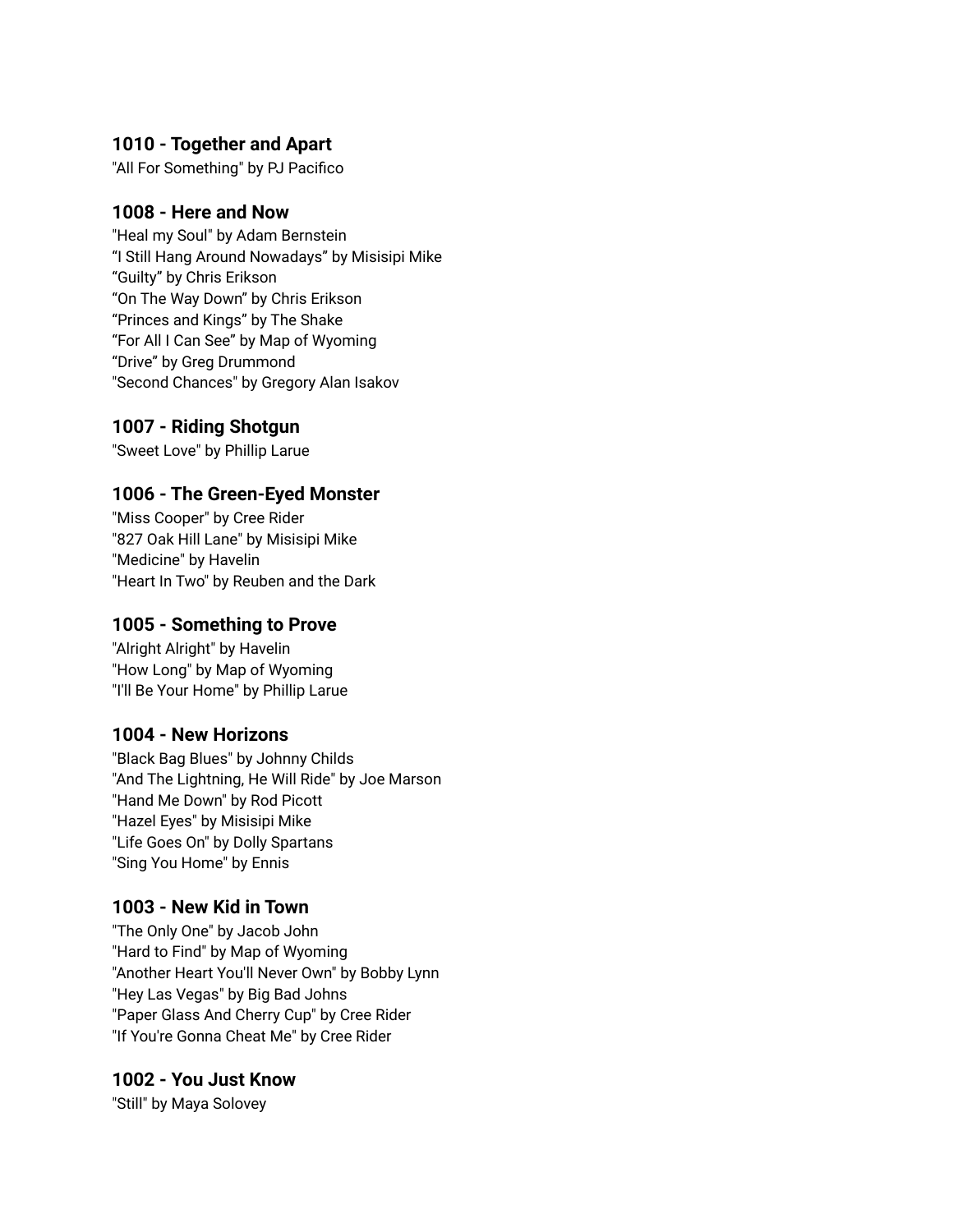"When Your Bird Won't Fly" by Rod Picott "Hand Me Down" by Rod Picott "Fire Away" by Lucy Schwartz

#### **1001 - There Will Be Changes**

"All of my Life" by Royal Wood "What Love Is" by Michael Logen

## SEASON NINE

#### **918 - Resolutions**

"All Of My Life" by Royal Wood

## **917 - Love is Just a Word**

"Subway Tracks" by Motor Tom "My Luck Stays The Same" by Joe Marson "Up Till Now" and "Jealous Stars" by Rod Picott "Was That Me" by Chris Erikson "Something Beautiful" by Sideways Runners "Come Home Soon" by Maya Solovey "Lonesome When I'm Gone" by Cree Rider "Electraglide Blues" by Tam "Til The Morning Comes" by Royal Wood

## **916 - Pandora's Box**

"Somewhere With You" by Christina Martin

## **915 - Making a Move**

"Knock Down These Walls" by Cree Rider "All I Need" by Chris Erikson "Hold Me Up" by Nazca Lines "It's Getting Better" by Imaginary Future

## **914 - No Regrets**

"Jealous Stars" and "When Your Bird Won't Fly" by Rod Picott "Hard Times" by Cree Rider "Better Together" by Imaginary Future

## **913 - Risky Business**

"The Worst Thing That Ever Happened" by Chris Erikson "Sweet Enola" by Cree Rider "I'll Be Okay" by Austin Plaine

## **912 - The Real Deal**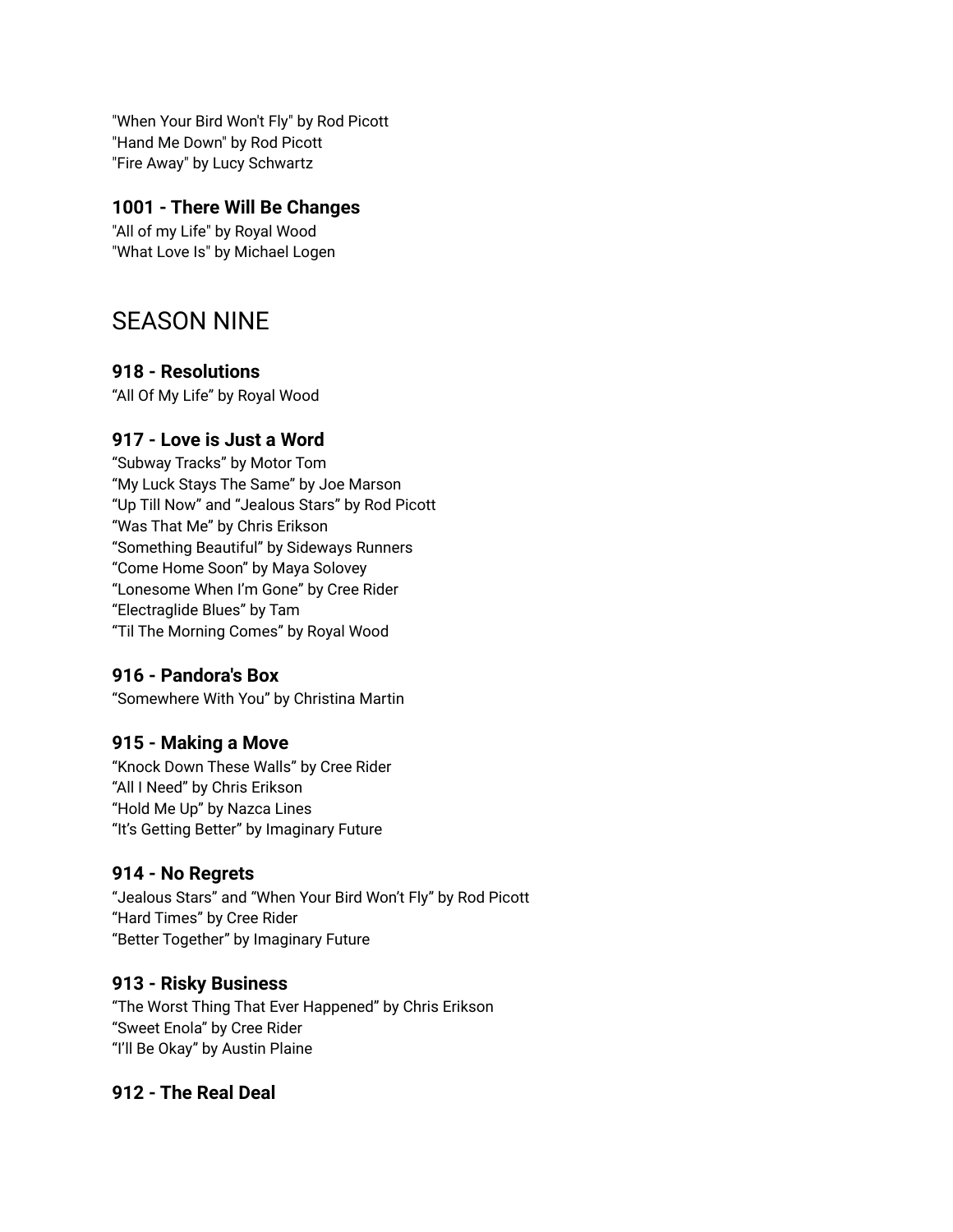"On My Way" by Chris Erikson "Sorry" by Five2 "County Line" and "Notebook of My Mind" by Cree Rider "This Is Our Time" by Kyler England

#### **910 - Darkness Before Dawn**

"Ashes" By Lindi Ortega, James Robertson

#### **908 - Reckless Abandon**

"Love Will Make Me Stay" by Butterfly Boucher

#### **907 - Fearless**

"The Voice of Johnny Cash" (Acoustic) and "Break Free From These Bars" (Acoustic) by Misisipi Mike "Trouble Girl" by Rod Picott "You're Always Leaving" by Cree Rider Family Band "Love's Last Chance" by Bobby Lynn "One Night Stand" by Cree Rider Family Band "Beautiful Day" by Imaginary Future

#### **906 - Over and Out**

"Everybody Needs Love Today" by Andrew Bissell and Michael Logen

#### **905 - Back in the Saddle**

"Now Is Forever" by Matthew Perryman Jones

#### **904 - Ties of the Earth**

"Vowed" by Bar 61 "Tragic Care" by Folly And The Hunter

#### **903 - Riding for a Fall**

"George Jones" by Misisipi Mike "Wild Fire" by Allie Moss

#### **902 - Begin Again**

"I Can Hardly Remember" by Matt Keating "Dancing on a Minefield" by Adam Bernstein "Wherever You Go" by Fortunate Ones

## **901 - Brave New World**

"Carry On" by Fortunate Ones

## SEASON EIGHT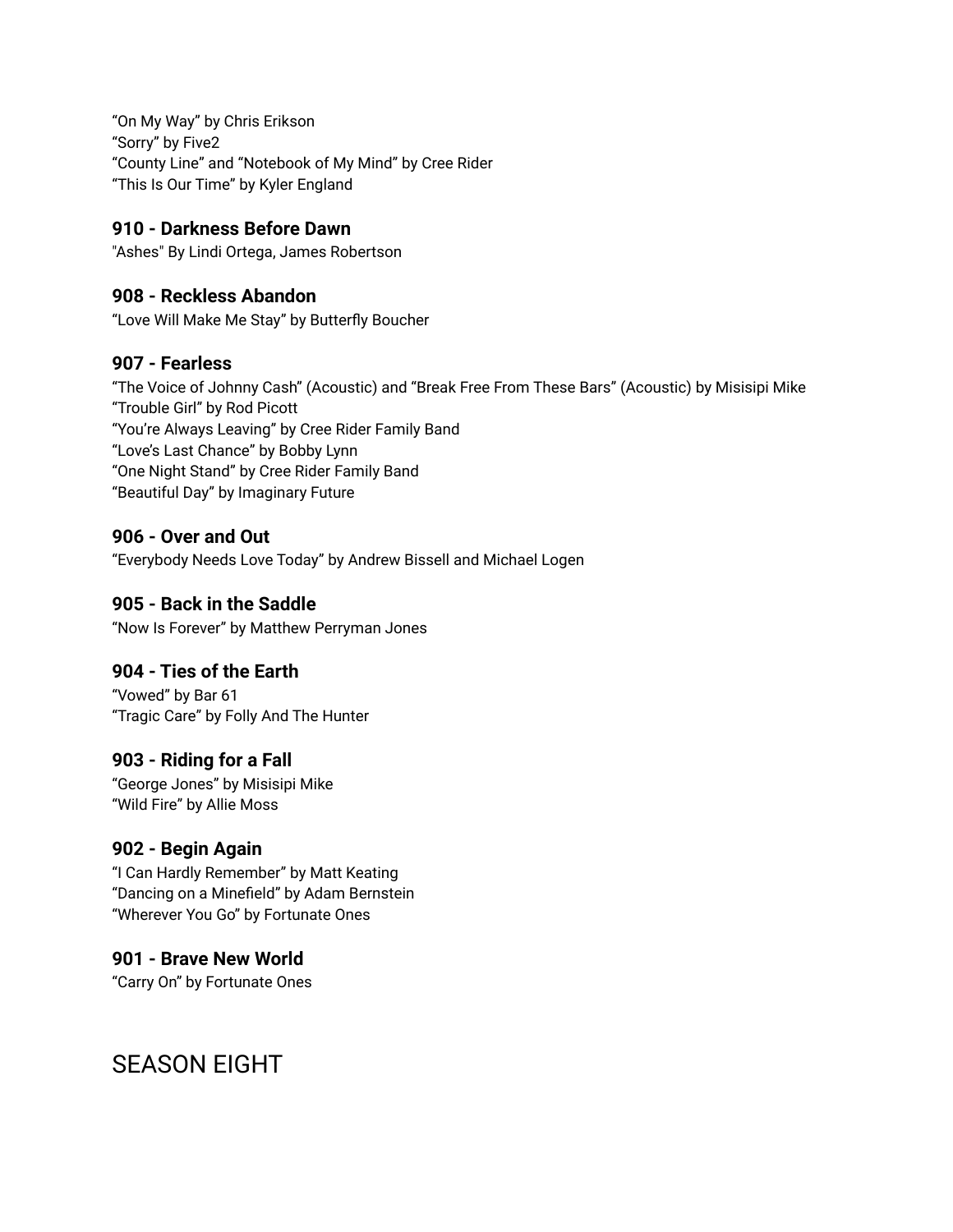#### **818 - Written in Stone**

"Ain't Nothing To It" by Emily Reid "Modern Woman" by Matthew Barber "The Best Is Yet To Come" by Us & Our Daughters

#### **817 - All I Need is You**

"When It All Comes Down" and "Ear To The Ground" by Chris Erikson

#### **816 - Faking It**

"It's 2 A.M." and "The Key To Nashville" by Misisipi Mike Wolf "All I'd Like To Say" by Fox-Rosen "Everyday" by Brant "Pick Me Up, Dust Me" by Carleton Stone

#### **815 - Eclipse of the Heart**

"Life Takes Care Of Itself" by Matt Keating "Sleepless" by Wallace Peddle Jr. "I Can Make You Happy" by Sykamore

#### **814 - Riders on the Storm**

"On the Other Side" by Peter Bradley Adams

#### **813 - Cowgirls Don't Cry**

"How About Forever" by Zach Berkman

#### **812 - Broken Heartland**

"Speak of Love" by Sweet Talk Radio "Seize The Day" by Stephanie La Rochelle "Lyndy's Story" by Stephanie La Rochelle and Amber Marshall, and written by Shaun Johnston, Kevin Simpson and Michael Dunn "You Just Know It" by Dear Rouge

#### **811 - The Silent Partner**

"Please Baby Please" by Serena Ryder

#### **810 - The Heart of a River**

"Forever And Ever" by Royal Wood

#### **809 - The Pike River Cull**

"I Need Money" by Cree Rider

#### **808 - The Family Tree**

"The Bar I Call Home," "This Kinda Party" by Big Bad Johns "Cme Back Easy" by Johnny Childs "Forever Like That" by Ben Rector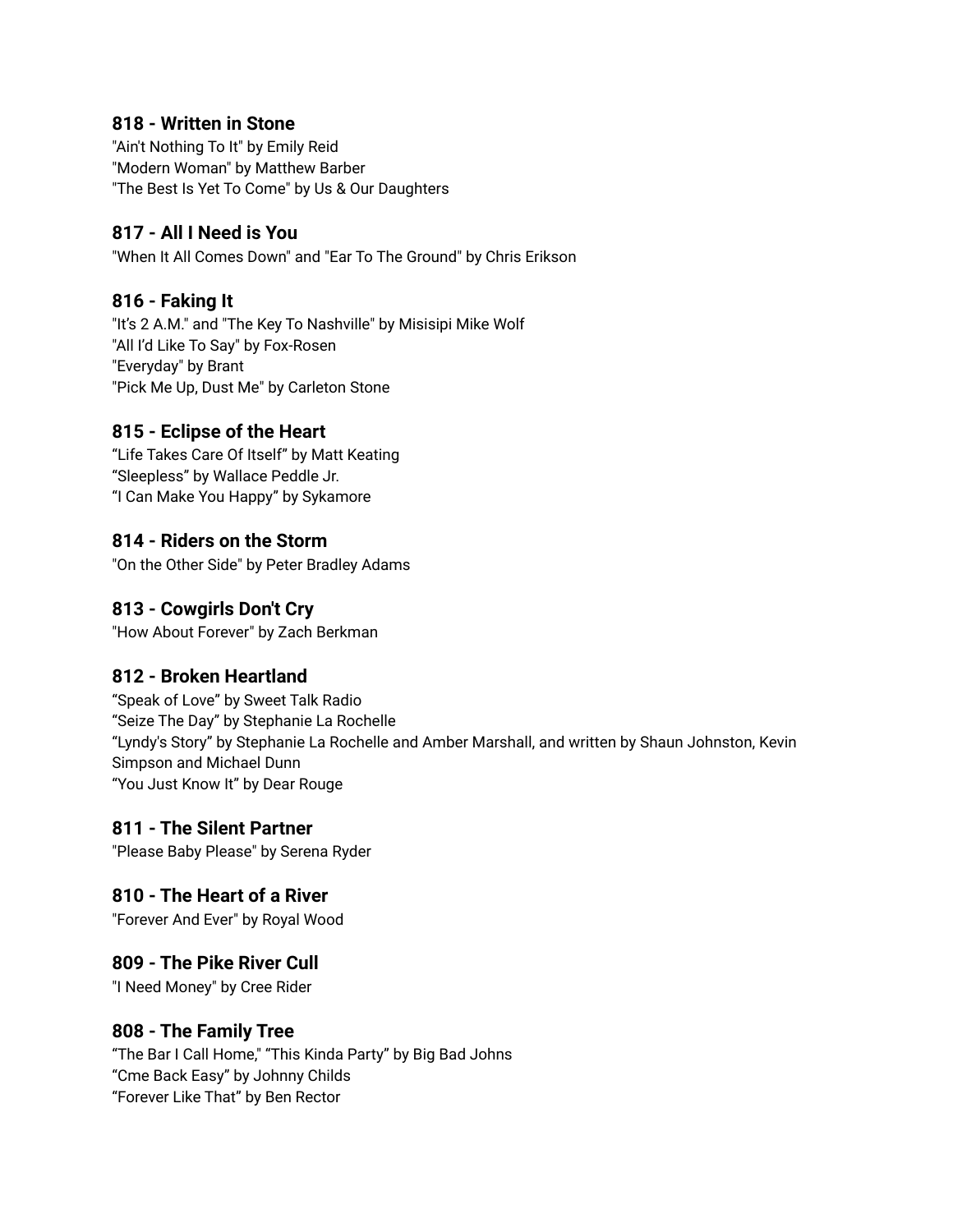#### **807 - Walk a Mile**

"Wir Sind Dein" by The Western Manitoba Hutterite Youth Choir "Born To Be", "Carry My Love" and "On The Rise" by Wallace Peddle Jr. "Body Language" by Maya Solovey "Someday Soon" by Joe Marson "If Our Timing Is True" by Matthew Barber

#### **806 - Steal Away**

"Lost" by Andy Brown

#### **805 - Endings and Beginnings**

"Armageddon" by Gorgon "Lose Myself" by Zino & Tommy "This Feels Like Home" written by Andrew Bissell & Michael Logen

#### **804 - Secrets and Lies**

"Say Something" by A Great Big World

**803 - Severed Ties** "Mud" by The Road Hammers

#### **802 - The Big Red Wall**

"I Will Love You" by David Myles "Right Now It Is What It Is" by Cloverdayle "The Healing" for Tim Chaisson

#### **801 - There and Back Again**

"In the Morning" by The Trews

## SEASON SEVEN

#### **718 - Be Careful What You Wish For**

"Let Her Go" by Passenger

#### **717 - On the Line**

"I'm So Happy" by Matt Heating "Straight From The Bottle" by Cree Rider "Brass Swamp Blues" by Evan Olson "Sideways" by Lisa Bianco "Where Do We Go" by Andrew Simple

#### **716 - The Comeback Kid**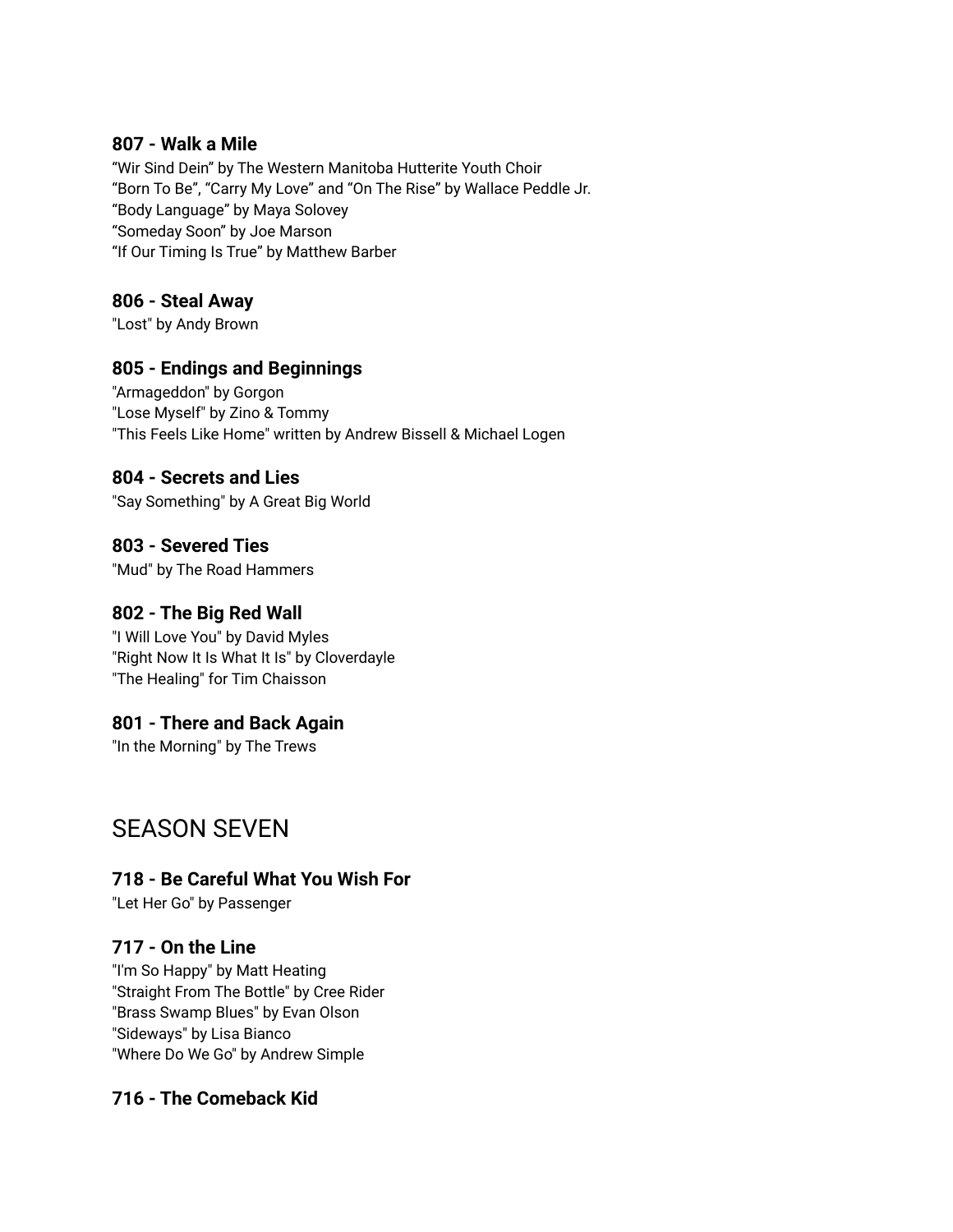"We Live We Love We Grow" by Ryan Peters "We Awright" by The Genders "I'm Gonna Be The One" by Fergus Hambleton

#### **715 - Smoke 'n' Mirrors**

"It's You" - St Leonards "Best Part of Me" - St Leonards "If You Want Me To" - Athenaeum "What Would You Give To Me" - Cree Rider

#### **714 - Things We Lost**

"Here In My Heart" - Jimmy Rankin

## **713 - Lost Highway**

"She Understands" by Kent Masters Forward "Love Is A Fire" by Philip Edsel, Nathan Drake, Austin Jones, and Taylor Bartholomew

#### **712 - Walking Tall**

"Right Where I Wanna Be" by Von Bonneville

## **710 - Darkness and Light**

"Brand New Life" by Royal Wood

## **708 - Hotshot**

"The Likes Of You" by Bobby Lynn "Shining Son" by Evan Olson

## **707 - Best Man**

"Bones and Skin" by King Sparrow "Help Me Make You Mine" by Johnny Childs "Living Is The Hardest Part" by RICTOR

#### **706 - Now or Never**

"We Are The Love We Give" by Imaginary Friend

## **704 - The Penny Drops**

"Go" by Doc Walker "How To Believe" by David Myles "Don't Want To Be Alone" by The Genders "Listen Here Dog" by The Big Bad John "Shining Son" by Evan Olson "The Poets of Avarice" by Adam Bernstein "Wish You Well" and "Sweet End" by Five2

## **703 - Wrecking Ball**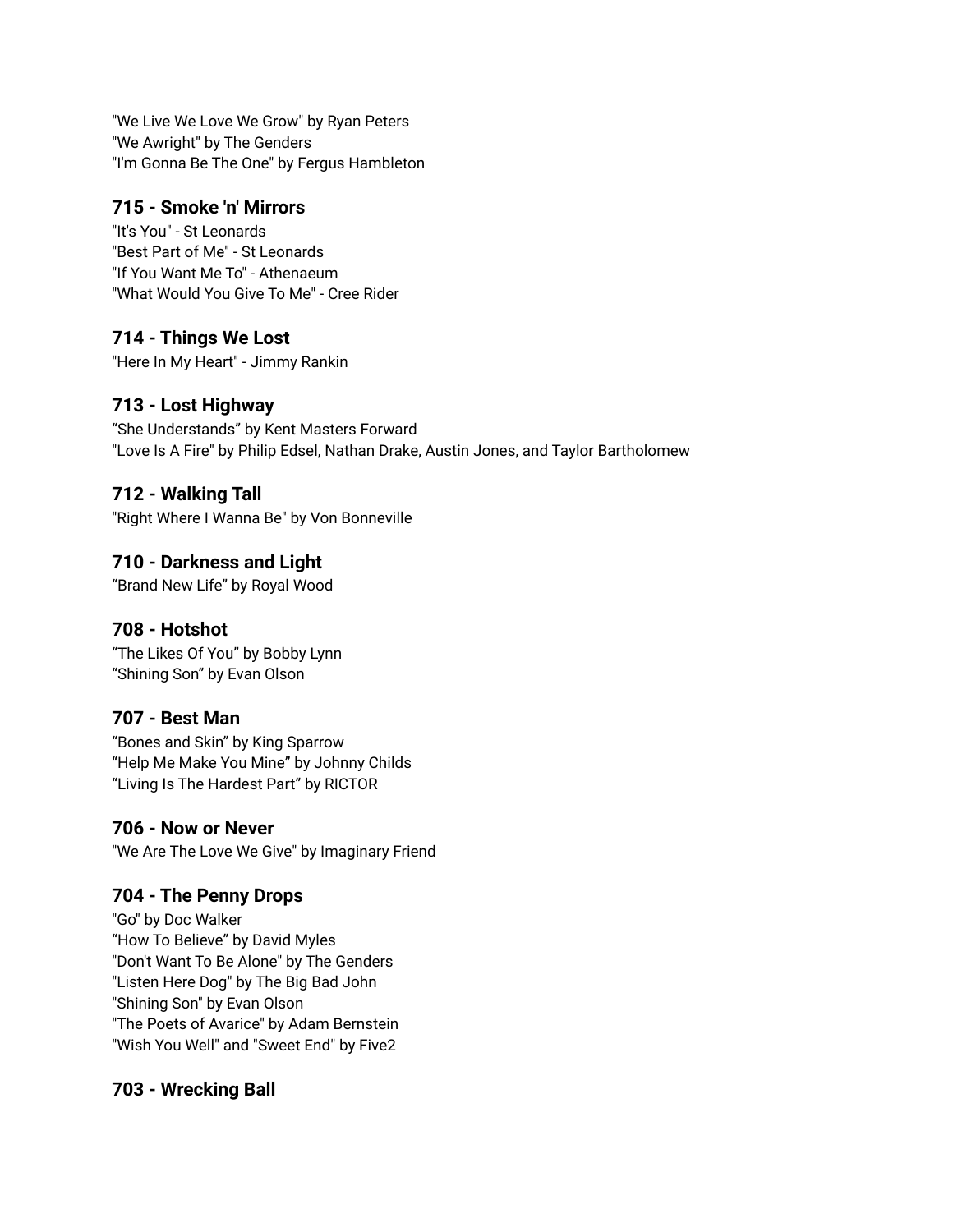"If You Ask Me To" by MacKenzie Porter

#### **702 - Living the Moment**

"Not Giving Up" by Royal Wood

#### **701 - Picking Up the Pieces**

"Love You Cause You're You" by Emily Taylor Adams

## SEASON SIX

#### **618 - Under Pressure**

"Hurricane" by Sim Redmond "Life Is Water" by Sim Redmond "Life's Too Good" by Cree Rider "Stars" by Grace Potter & The Nocturnals

#### **617 - Breaking Point**

"For The Best" by Rose Cousins "Get Tough or Die" by Danny Pearson "Terms" by Bar 61 "These Dreams" by Slim Redmond

#### **616 - Born to Buck**

"Better Be Home Soon" by George Canyon "Right Here, Right Now" by Cree Rider

## **615 - After All We've Been Through**

"Thomas Hart Benton" by Danny Pearson

## **614 - Lost and Gone Forever**

"Til The Sun Comes Up" by Tim Chaisson "Worth The Wait" by Bar 61 "What Would You Give Me" by Cree Rider

#### **613 - Waiting for Tomorrow**

"Saving The World" by Bar 61 "Eclipse of the Sun" by Bar 61 "New Constellation" by Flashlight Radio

#### **612 - Playing with Fire**

"St. Louis Polly" by Cree Rider "Café Joli" by Danny Pearson

#### **611 - Blowing Smoke**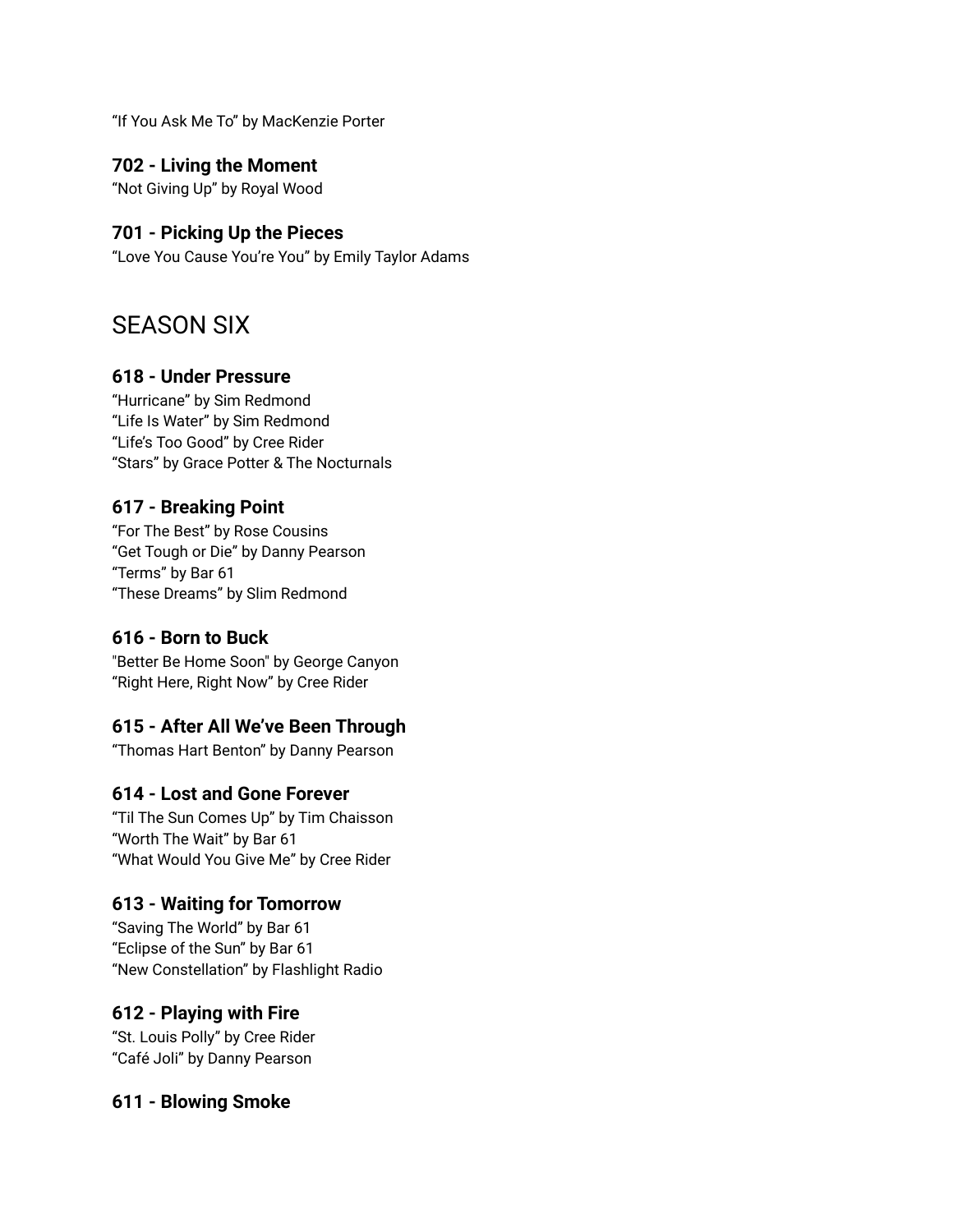"Let It Go" by The Dunes "This Cruel Town" by Matt Keating "I Will Give" by Evan Olson

**610 - The Road Ahead** "Why Not Love Me" by Justin Hines

## **608 - Do the Right Thing**

"Feed The Preacher" by Cree Rider

## **607 - Life is a Highway**

"He's A Cowboy" by Ryan Griffin "Plain Jane" by Cree Rider "Hitting That Road" by Evan Olson

#### **606 - Helping Hands**

"See You Like I Do" by Justin Hines "Go Big Or Go Home" by Jess Moskaluke

#### **605 - Trial Run**

"Nothing Better Than Today" by Justin Hines "Countdown 10 to 1" by Evan Olson "You Stomped On My Roses" by Adam Bernstein

#### **604 - The Natural**

"What I Always Knew" by Christina Martin

#### **603 - Keeping Up Appearances**

"Come Around" by Justin Hines

## **602 - Crossed Signals**

"Brand New Life" by Royal Wood

## **601 - Running Against the Wind**

"Head To My Heart" by Elenowen

## SEASON FIVE

## **518 - Candles in the Wind**

"Good Thing" by Peirson Ross

## **516- Wild Horses**

"Broken Man" by Bar 61 "Alona" by Cree Rider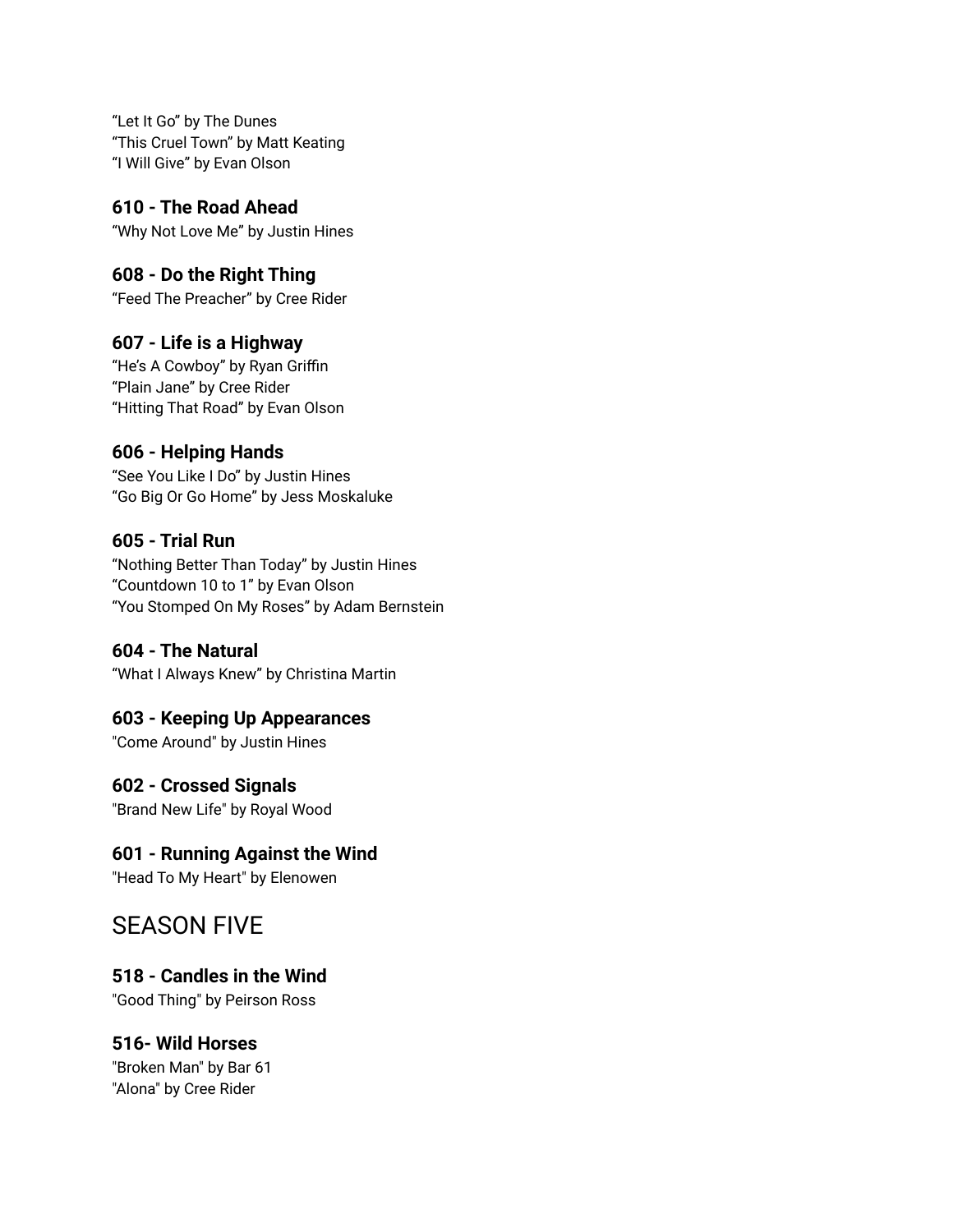"Halo To A Noose" by The Siderunners

#### **515 - Breaking Down and Building Up**

"The View From Here" by Fay & Latta "River" by Mary Lorson

### **514 - Working On A Dream**

"All I Need Is You" by Miranda Frigon "The Drifter" by Mark Burkholder "My September" by Christine McDace

#### **513 - Aftermath**

"You And I" by Greg Godovitz "There's A Light" by Jay Malinowski

#### **512 - Road to Nowhere**

"Sweet End" by Five2 - Five2 - Sweet End "Say Goodnight" by Five2 "You Are The Light" by Olson "Need A Little Help" by Cree Rider "Waiting on Maria" by Wesley MacInnes/Wes Mack "Happy Days" by Wooden Box

### **510 - Trust**

"Shine" by Hannah Georgas

#### **509 - Cover Me**

"Monument" by Bar 61 "Not What I Wanted" by Olson "Us & Our Daughters" by Upside Down Umbrella

## **508 - Nothing For Granted**

"Running For My Life" by Bar 61 "Swallowed By The Sea" by Five2 "Another Road" by Map Of Wyoming "Let It Rain" by Olson "Blown Like The Wind At Night" by Serena Ryder

#### **507 - Over The Rise**

"If You Want Me To" by Athenaeum "Hilltop" by Map of Wyoming

#### **506 - The Slippery Slope**

"Double Shot" by Shaun Johnston "Something Just Ain't Right" by Shaun Johnston "Save The Best For Last" by Crystal Plamondon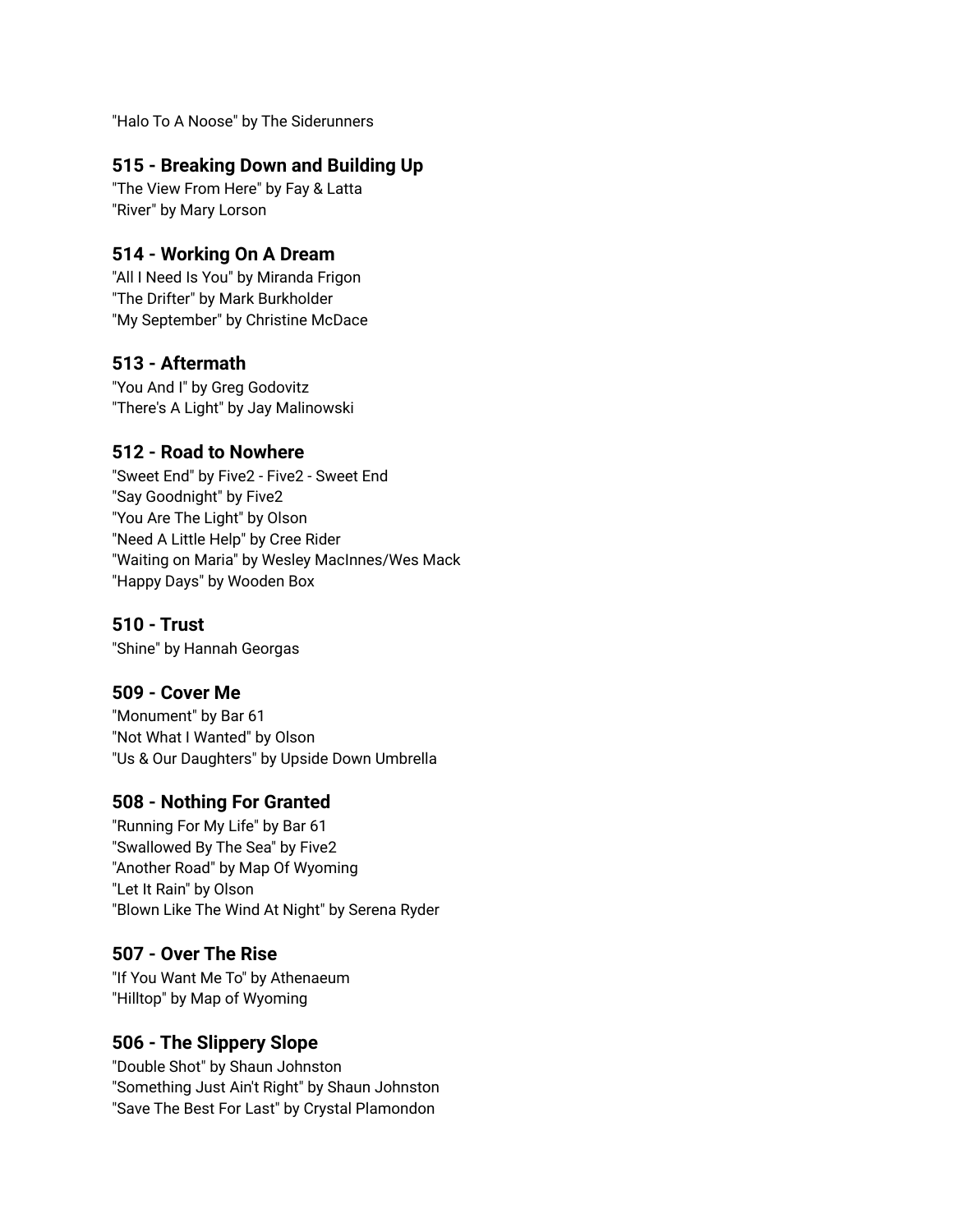"I Gotta Go" by Go-Getters "Another Road" by Map of Wyoming "I think You're Gonna Feel My Love" by Matthew Barber

#### **505 - Never Let Go**

"I Don't Want To Be The One" by Athenaeum "In A Box (Thinking of You)" by Daniel Lloyd "Come Monday" by Map of Wyoming "Fall Down or Fly" by Lindi Ortega "I Still Need It" by Map of Wyoming

## **504 - Beyond Hell's Half Mile**

"I Believe In Love" by Leeroy Stagger

## **502 - Something in the Night**

"I Miss You When You're Gone" by Matthew Barber "A Long Way" by David Walsh

#### **501 - Finding Freedom**

"This Old Barn" by Don McLeod "Signs" by Jamie Barns

## SEASON FOUR

## **418 - Passages**

"Crusher" by Map of Wyoming "Wasn't Born To Leave You" by Matthew Barber "My Rainbow" by Natalie

#### **417 - Burning Down The House**

"Young Again" by Athenaeum "Another Road" by Map of Wyoming "On My Way Home" by Map of Wyoming "To The Sun" by Map of Wyoming "Why Now" by Olson "Son" by Peter Katz

## **416 - Never Surrender**

"Friend of Mine" by Map of Wyoming "Revolution Of The Sun" by Matthew Barber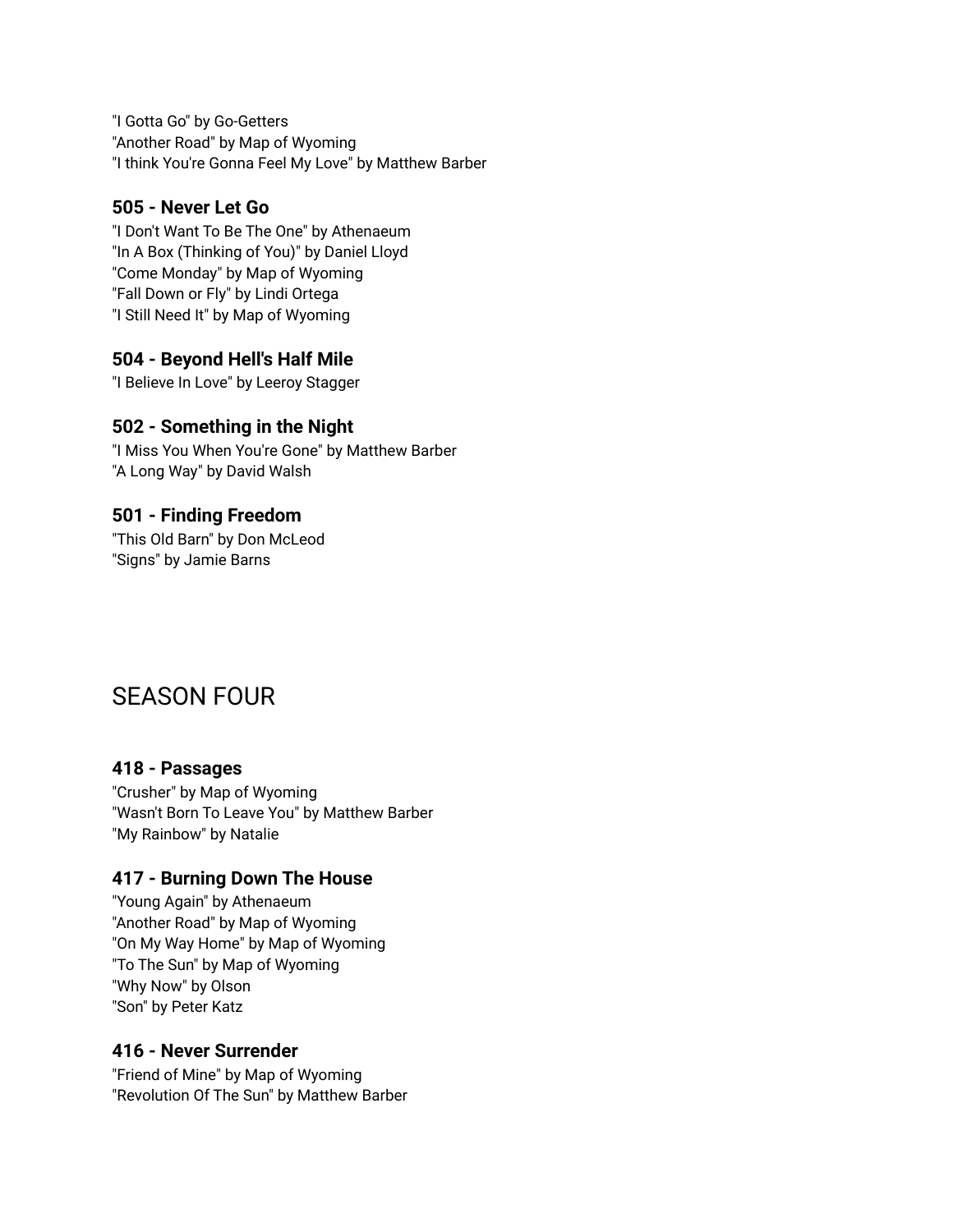"Shooting Stars" by Sideway Runners

#### **415 - The River**

"The Marriage" by Adam Bernstein "Hourglass" by Athenaeum "Running For My Life" by Bar61 "So Close Yet So Far" by Carol Horn "I will Love You" by David Myles "Caroline" by Map of Wyoming "I'll Be Back" by Misisipi Mike

#### **414 - Leap of Faith**

"Lady of the Lake" by Alexander Fairchild "Only in Our Dreams" by Ash Ganley "Crazy Like That" by Kelly Aspen "Myself" by Kim Taylor "Hold On To Me" by One More Girl "Born to Be" by Wallace Peddle Jr.

#### **413 - The Road Home**

"Post Box" by Alexander Fairchilc "Elysian Fields" by Ash Ganley "Deciphering Me" by Brooke Fraser "Unexpected" by Maggie Eckford "You'll Still Be Mine" by Maggie Eckford

#### **412 - Lost Song**

"The Bridge" by Shaun Johnston and Amber Marshall "The Bridge" by Crystal Plamondon "Wrecked" by Kim Taylor "For What It's Worth" by Maggie Eckford "Over and Over" by Maggie Eckford "Break of Day" by The Blue News "Rattlesnake Blues" by The Blue News "I will Destroy You" by The Sleepers "Desire" by Tony Galla Band

## **411 - Family Business**

"All That Glitters" by Brian Irwin "Things are Looking Up" by The Backroom Hustlers "Prove Me Wrong" by Courtney Heins "The Darkest of Days" by Golden Bear "Be A Man" by Justin Rutledge "Waiting for the Weight" by Lorrie Matheson "Oh, And One More Thing..." by San Saba County "Old Times Were Good" by Son of Dave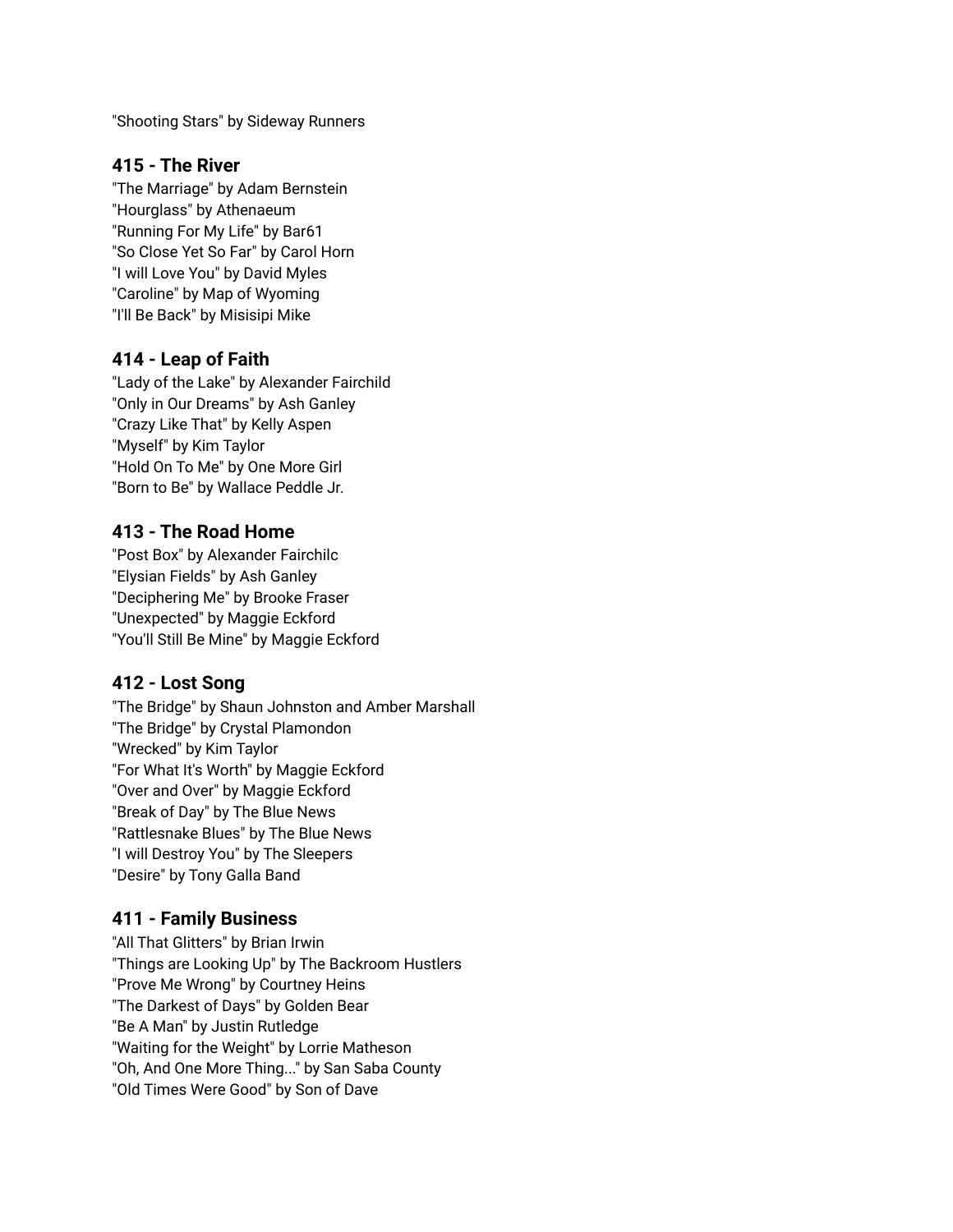"Roller Boogie" by Son of Dave "Whirl" by Wiretree

#### **410 - Mood Swings**

"Perfect" by Hedley "Down for the Count" by Laurie Webb

#### **409 - Local Hero**

"Close Your Eyes" by Anna Sali "Dreamin'" by Don Dilego "1000 Miles" by Jessica Campbell "How it Feels (To Lose a Friend)" by Nick Gill

#### **408 - One Day**

"Hey Rosetta!" by A Thousand Suns

#### **407 - Jackpot!**

"Freeman" by Cowboys and Indians "Save My Soul" by Geoff Martyn "Come Back Baby" by Matthew Barber "Breaking the Heart In" by Nick Gill "Far and Wide" by Rachael Cantu "Make a Name for Me and You" by Rachael Cantu

#### **406 - Win, Place or Show**

"Blue House Baby" by Rachael Cantu "Your Hips are Bad" by Rachael Cantu "Beautiful World" by The Mary Dream "Things That You Know" by Wailin' Jennys

#### **405 - Where The Truth Lies**

"Tell Me Who I Am" by Geoff Martyn "We Build Bridges" by Liz Durrett "Have It All" by Michael Lowman

#### **404 - Graduation**

"Top of the World" by Amber Lily "All Roads Lead Home" by Golden State "This is Good" by Hannah Georgas "Holdin' On To You" by Lindsay Broughton "River Wide Enough" by Lindsay Broughton "What We're Doing" by The Danks

#### **403 - Road Curves**

"Small Of My Heart" by Madison Violet "House of Love" by Catherine MacLellan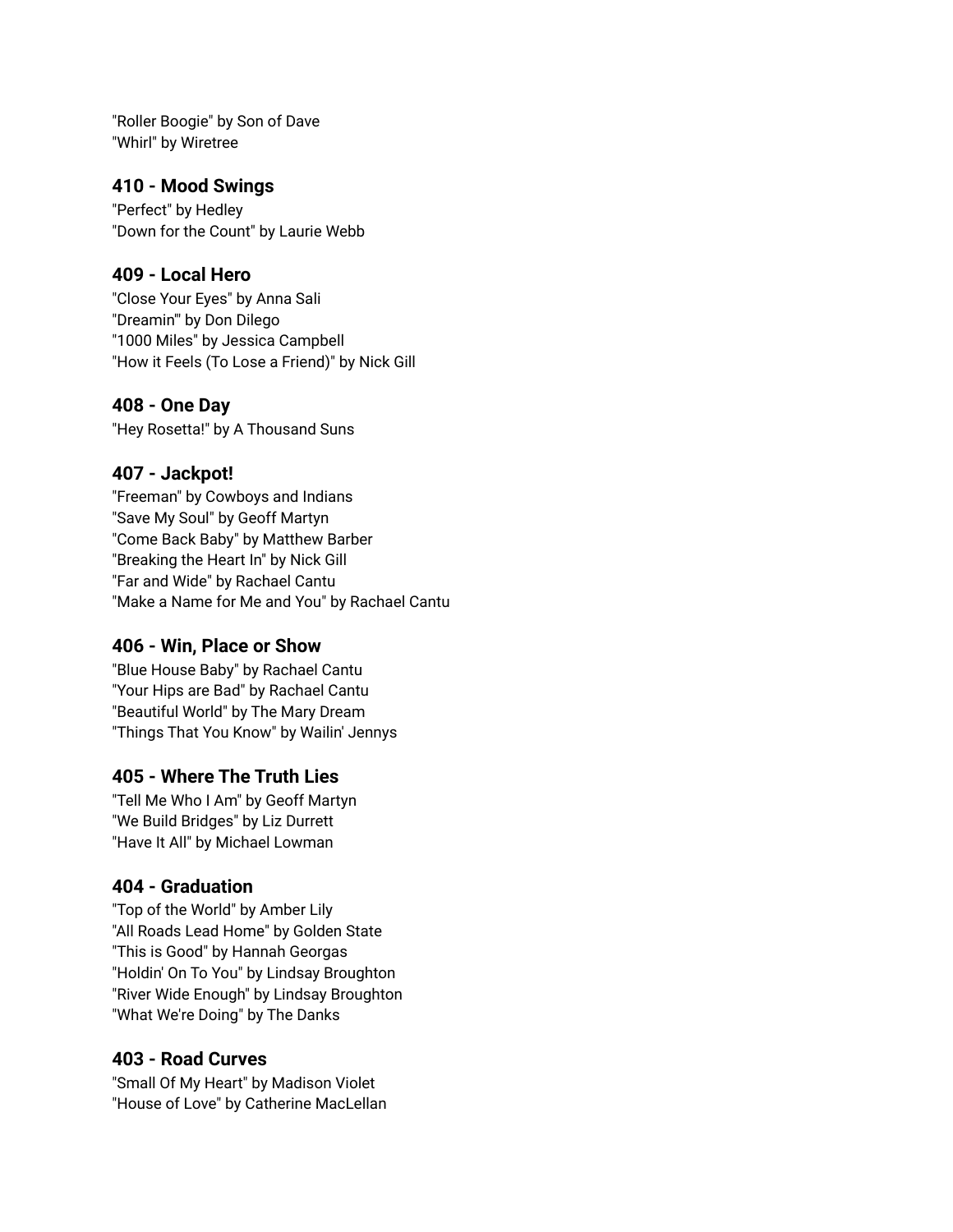#### **402 - What Dreams May Become**

"The Light" by Royal Wood "I Stand Alone" by Doug Paisley

#### **401 - Homecoming**

"Now You Don't" by Lindsay Broughton "Restless As the Rain" by Lindsay Broughton "Comfortably Sweet" by Steven Bowers (Feat. Christina Martin)

## SEASON THREE

#### **318 - In The Cards**

"While Away" by Matthew Barber

## **317 - Ring Of Fire**

"unbreakable" by Tania Hancheroff

#### **316 - Spin Out**

"One Little Piece of My Love" by Matthew Barber

#### **315 - Second Chances**

"True Believer" by Matthew Barber

#### **313 - Quarantine**

"Suddenly" by Matthew Barber

#### **312 - The Reckoning**

"I am You" by Kim taylor

#### **309 - Broken Arrow**

"Our Voices" by Matthew Barber "Steal a Piece" by Suzie Vinnick "Territory" by Two Hours Traffic "Weightless One" by Two Hours Traffic

#### **308 - The Fix**

"The Static Between Us" by Golden State

#### **307 - The Starting Gate**

"Stumbling Over You" by Serena Ryder

#### **306 - Growing Pains**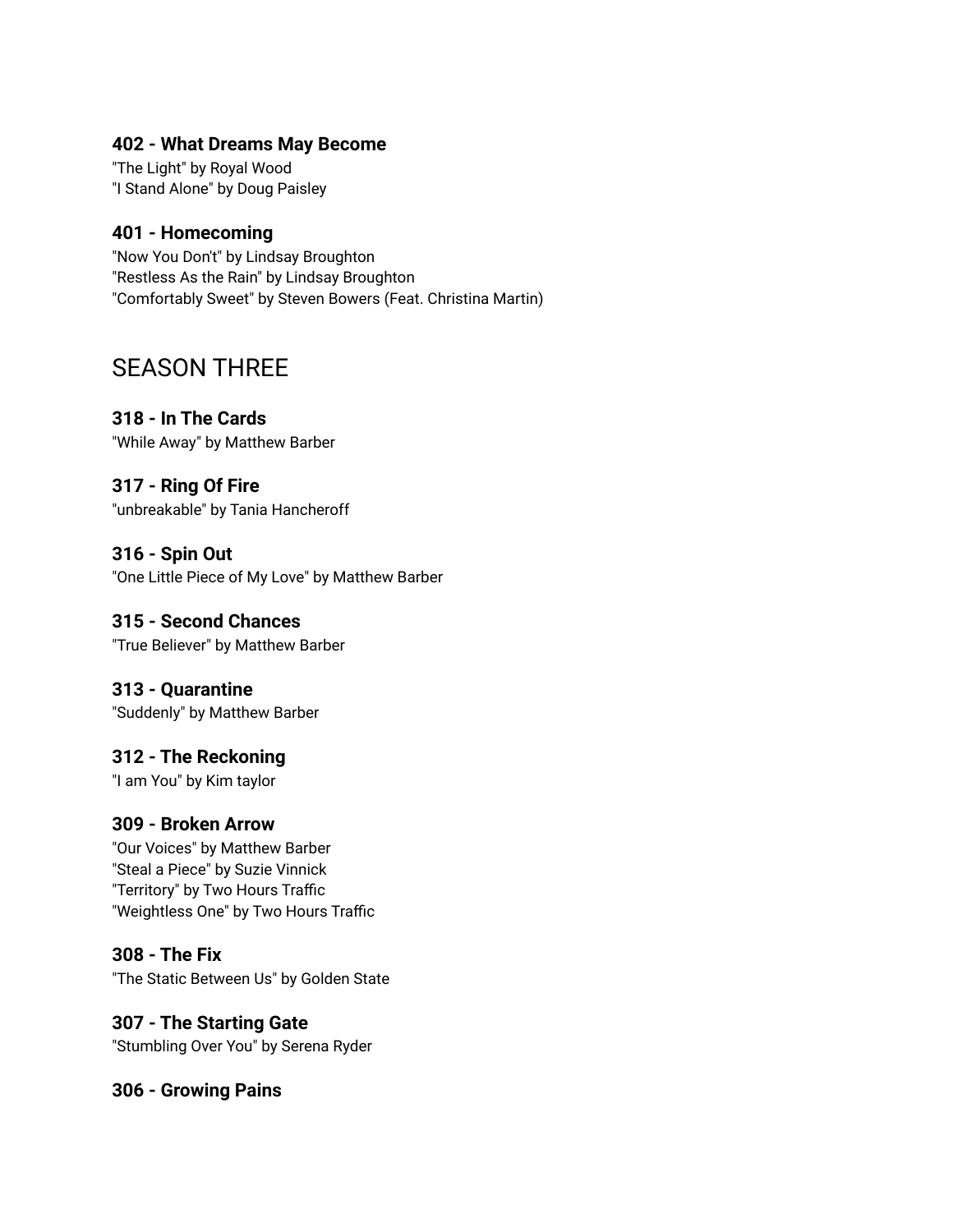"Good Things" by Jessica Rhaye

#### **305 - Glory Days**

"Something Is Expected" by Theresa Sokyrka "No Fool For Trying" by Madison Violet "Life" by Birds of Wales "We've Got Something" by Adaline "Leave It All Behind" by AboveEnvy

#### **304 - The Haunting of Hanley Barn**

"Killing Off Our Friends" by The Coast "This House" by Brent Randall and His Magnificent Pinecones

#### **303 - Man's Best Friend**

"Only Dreaming" by Crystal Plamondon "A Perfect Ending" by Royal Wood "Modern Woman" by Matthew Barber

#### **302 - Little Secrets**

"What Will Be" by The Dunes

#### **301 - Miracle**

"When You Can Fly" by Victoria Banks "Wall" by Nat Jay "Some People Tell Me" by Birds of Wales

## SEASON TWO

#### **218 - Step by Step**

"Jezebel" by Two Hours Traffic "Stolen Earrings" by Two Hours Traffic "You and Me" by Matthew Barber

## **217 - Full Circle**

"Eyes Wide Open" by M'Girl

#### **216 - The Ties That Bind**

"Pick Up The Pieces" by Nat Jay

#### **215 - Dark Horse**

"Don't Think Twice" by Joel Willoughby "I'm Gonna Settle My Accounts With You" by Matthew Barber "Step Back" by Royal Wood

#### **214 - Do Or Die**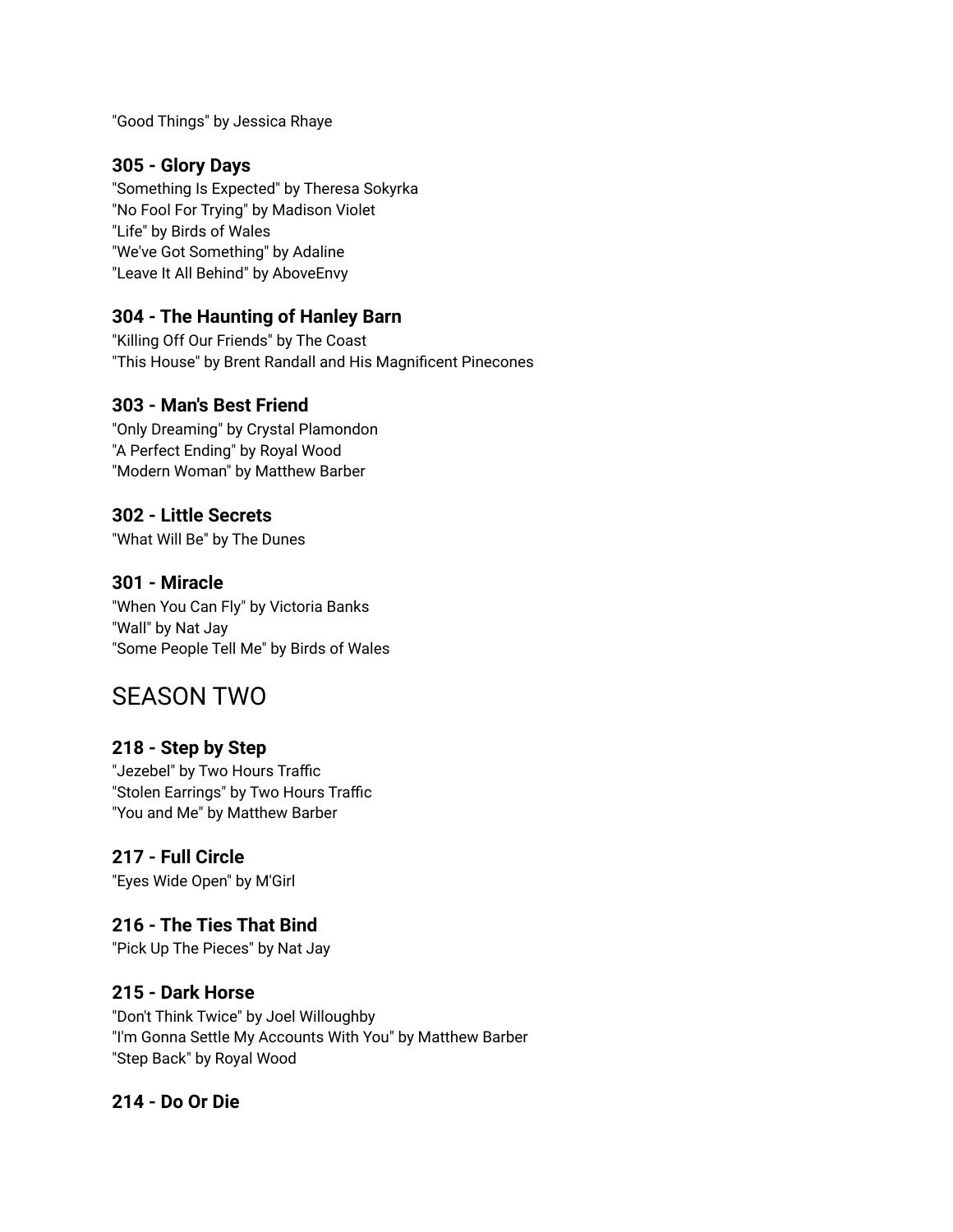"Love Rackets" by Tangiers "I've Been Asleep For A Long, Long Time" by Hey Rosetta! "A Thousand Suns" by Hey Rosetta!

### **213 - Seismic Shifts**

"Red Heart" by Hey Rosetta "Laser Guided Love" by Matt Mays & El Torpedo

#### **212 - Divorce Horse**

"Love, Where Is Your Fire" by Brooke Fraser "Best of Times" by Sam Ellis

#### **211 - Starstruck!**

"Digital Eyes" by Matt Mays & El Torpedo "Pioneering" by Adaline "Daydreaming" by Nat Jay "Lights Across The Sky" by Nat Jay (Feat. Adaline) "Girls" by Robyn Johnson

#### **210 - True Enough**

"I'm So Glad" by Royal Wood "Renegade" by Loosely Tight "Forever More" by Crystal Plamondon

## **208 - Summer's End**

"Friday Night" by Treeball "The Real" by Lovemethod "No More Wishing" by Hayley Taylor "Ordinary Day" by Emilie Mover "In The Comfort Of A Summer's Night" by Danny McDonald

## **207 - Sweetheart of the Rodeo**

"Do the Right Thing" by The Dudes "Dropkick Queen of the Weekend" by The Dudes "More, More, More." by Peterson Yingst "Just One Good Thing" by Peterson Yingst "That Girl Should Be Dancin'" by Peterson Yingst "Where The River Bends" by Matthew Barber

## **206 - Holding Fast**

"Easily Bruised" by Matthew Barber

## **205 - Corporate Cowgirls**

"Never Again" by F. Palmieri "What About Us" by Ladies Of The Canyon "Girls With Attitude" by Maryanne Morgan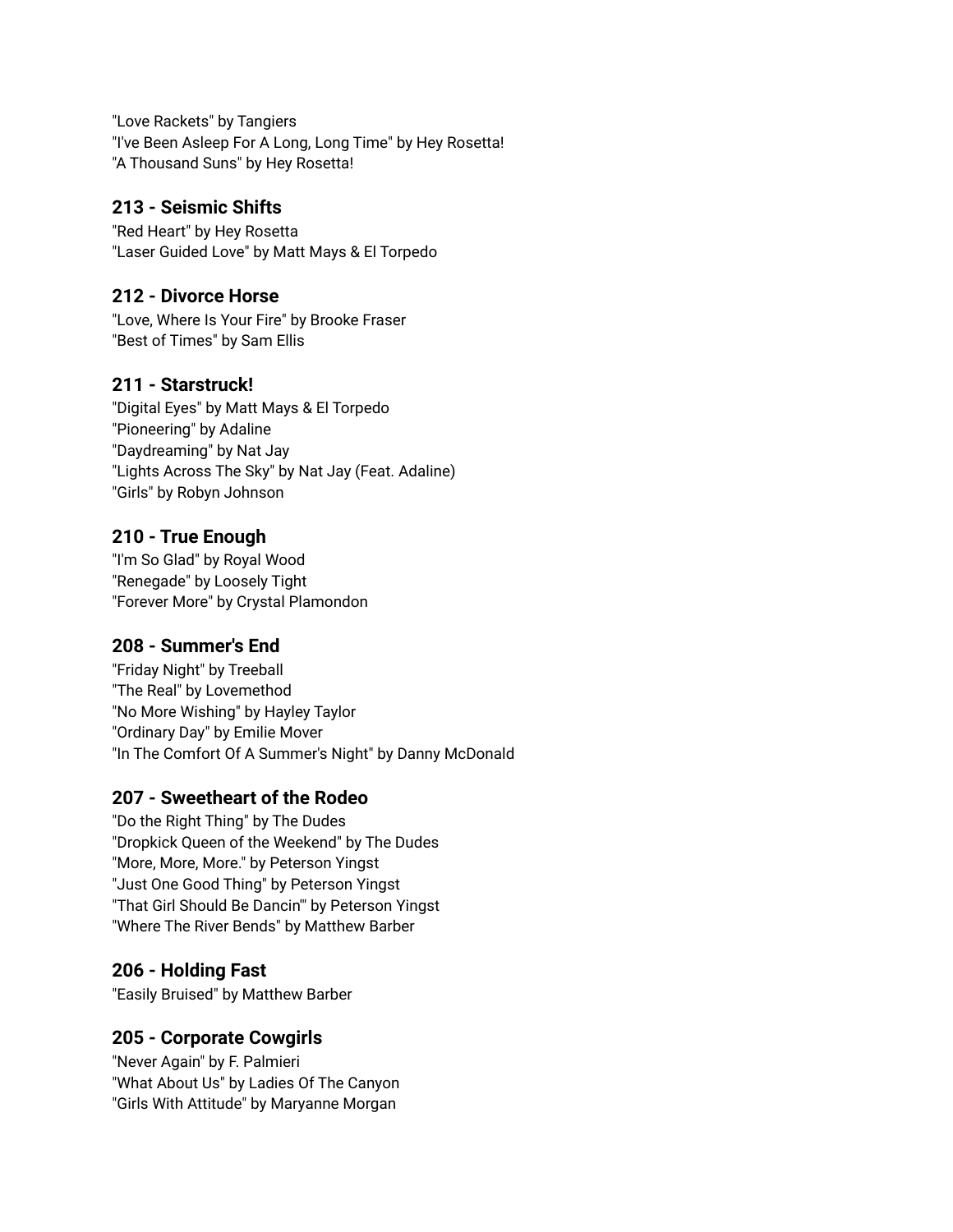"Fleetwood" by Sports The Band

#### **204 - Dancing in the Dark**

"She Understands" by Ken Masters Forward "Every Minute" by Ladies of the Canyon

#### **203 - Gift Horse**

"As The Sun Goes Down" by Aaron Nazrul

#### **202 - Letting Go**

"Fall Over Me Satellite" by Aaron Booth "Lookin' Forward" by Over The Rhine "Kissin' In The Moonlight" by Peterson Yingst "Dreamwishing" by Savannah Outen "Simplest Explanation" by The Distractions

#### **201 - Ghost Horse**

"Couldn't Wait" by Aaron Booth "That's Why You Love Me" by Bowman Wilson "Talk About You" by Critchley "At The Seaside" by Danny McDonald "In The Comfort Of A Summer's Night" by Danny McDonald "Be All, End All" by David Martel "Cowboy Dreams" by George Canyon "Just Like You" by George Canyon "The Way It'll Be" by The 68's

## SEASON ONE

#### **113 - Coming Together**

"I Want You To Be My Love" by Over The Rhine "We Waited" by Howie Beck

#### **112 - Rising From Ashes**

"Nenia Sireness" by Laurell McDonald "Back To His Girl" by Monica Driscoll "I'm Still Waiting" by The 6ixty8ights "I Need A Reason" by The Stance "Life is Good" by Todd Hunter Band

#### **111 - Thicker Than Water**

"The Long Way Home" by Catherine MacLellan

#### **110 - Born To Run**

"Photographs" by Kensington Prairie